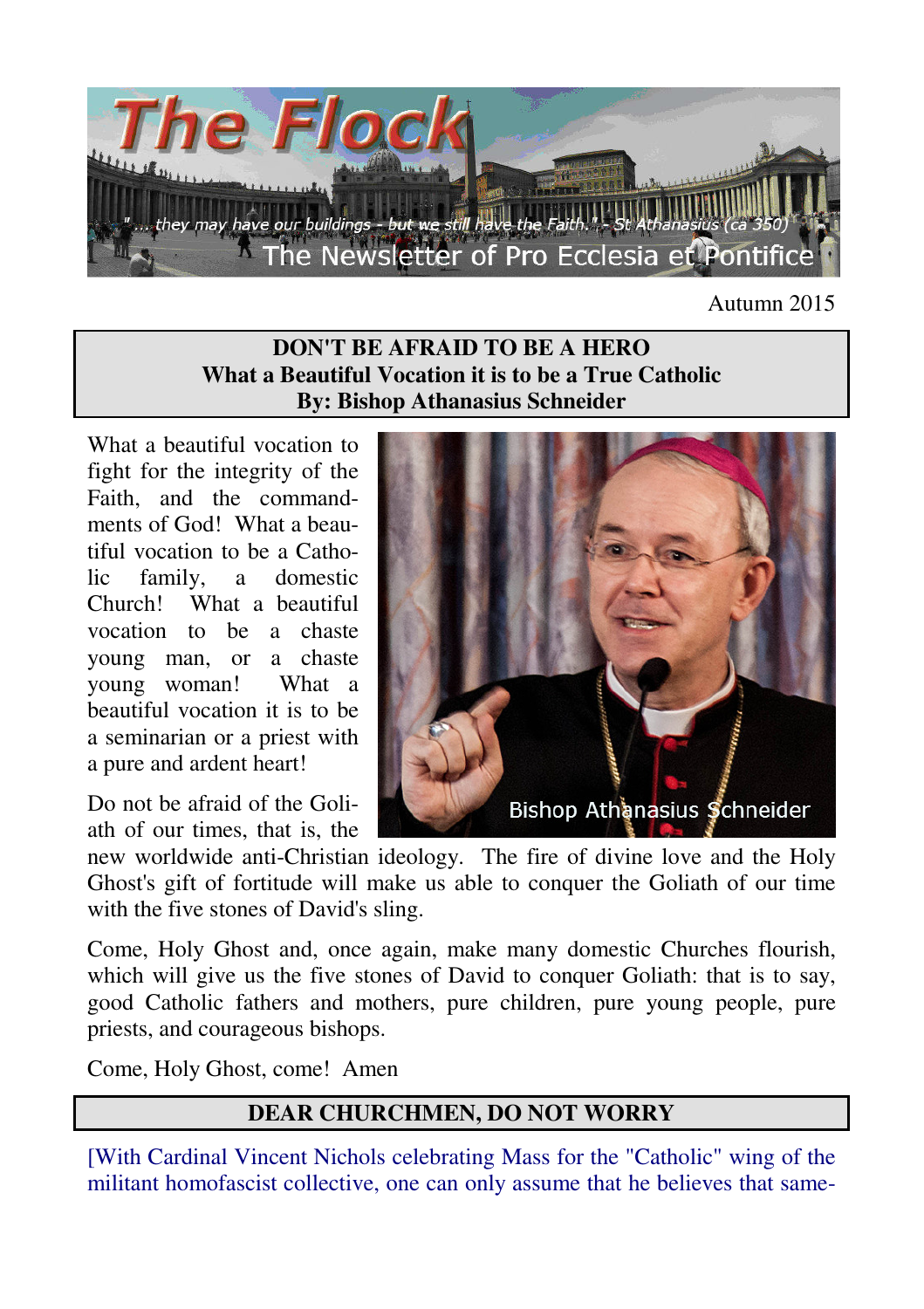sex anal copulating is a fabulous pastime for those called to be temples of the Holy Spirit.

The following is a spoof letter from the laity to the clergy that I found on the Internet. I could not find the name of the author, so unfortunately I cannot credit him or her. However, I'm sure Flock readers will agree with me that it hits the nail on the head - Ed]

The stench of sodomy is destroying the Church from the lowest pew to



the Vatican. Countless souls are going to hell because of this vice, a vice so awful that even the Devil, having tempted men into committing this mortal sin, looks away in disgust. Unless these poor, wretched, souls confess and receive absolution and amend their lives they will be eternally damned.

There, Your Excellencies, Your Holinessses, Reverend Fathers, we've said it now so you don't have to. Now you can go back to what you were doing and not have to worry any longer about preaching against this vice. You can continue with your photo-ops, your meetings with the high and the mighty, you can revel in all the good press you will receive from the media and sodomite-friendly politicians, and you don't need to be bothered with telling anyone they are living in a state of mortal sin.

We'll do that for you. We laymen, writers, bloggers, and people in the pew ... we'll relieve you of your duty to teach since you apparently aren't terribly interested in doing so. Don't preach sermons telling Catholics that contraception, abortion and sodomy are destroying souls and destroying countries. That's not your job. Your job is to train altar girls, and make sure we're all participating at what you call a Mass and things like that.

We'll take the hits, the lawsuits, the persecutions, the destruction of our livelihoods (perhaps even our lives, I guess) the opprobrium of the media and everyone else. We bakers and photographers will see our businesses ruined, our reputations torn to shreds, our bank accounts disappear simply for the pleasure of relieving you of the burden to teach faith and morals. And you don't even have to visit us in jail if you don't want to.

We'll watch our own churches shun us, our former Catholic friends abandon us and our pastors studiously ignore us. We accept this because we know you don't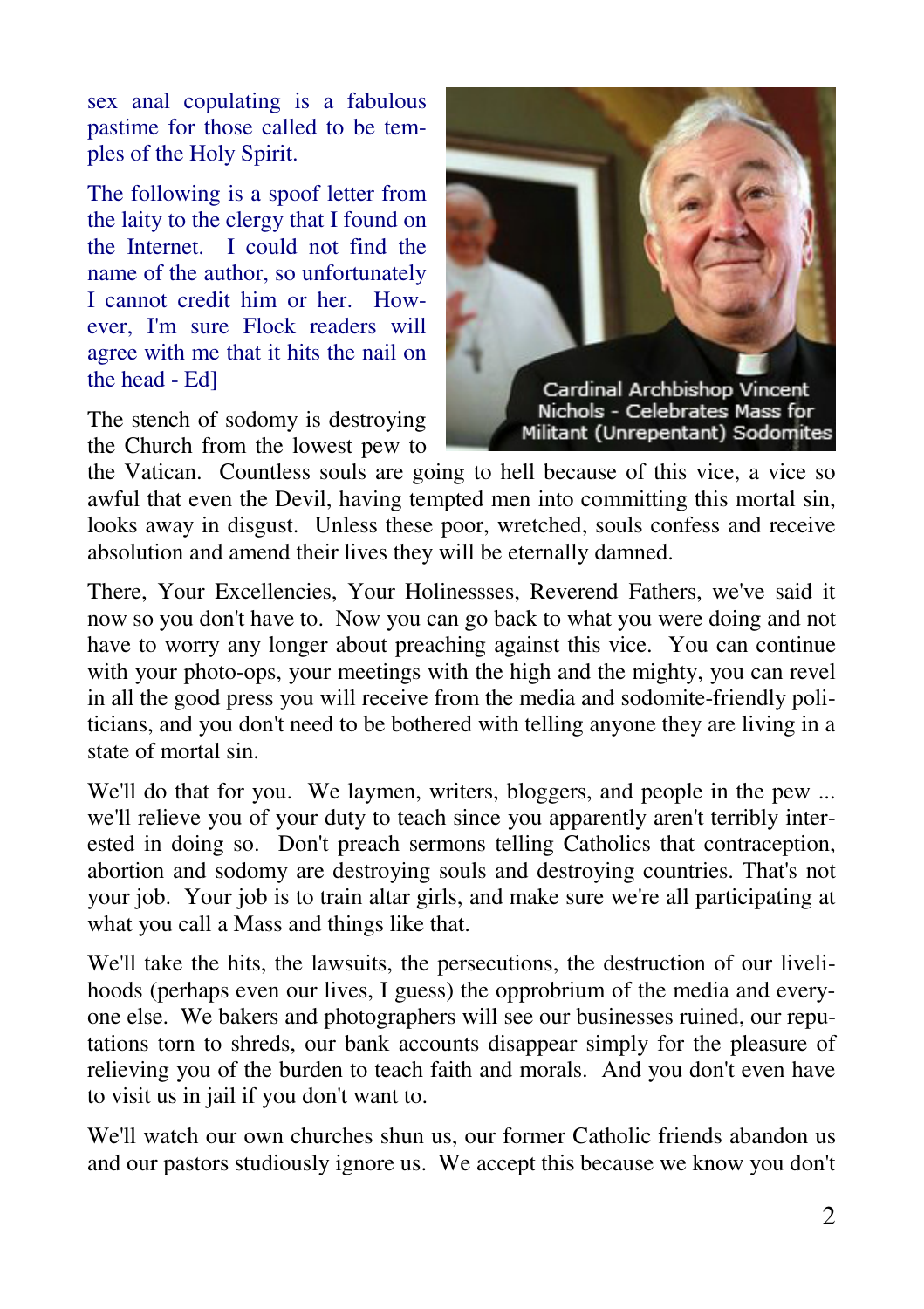wish to get your hands dirty by teaching the Faith. You can continue to golf, go to the movies, sit on your thrones, smell your sheep, get interviewed on TV, and receive the goodwill of impostors, heretics, blasphemers and haters of Christ. Don't worry; we'll do your fighting for you.

You have more important things to do. You have to scurry to Rome and share a glass of wine with the cowards who connive with our oppressors. You have to worry about the environment, about not saying anything Christ-like that might offend rabbis or Hindus (Heaven forbid that you try to convert them!), there are meetings with Happy Clubs and Happy Organizations you must address. You must extol diversity and welcoming. This is what you must do.

So please don't trouble yourselves about having anything to do with Catholicism. Continue to sit on your collective rumps and enjoy the cheers of the crowd.

Because, as I said, I guess we'll have to do your job for you.

#### **FALSE MERCY**

*As a dog that returneth to his vomit, so is the fool that repeateth his folly* **By Graham Moorhouse (with acknowledgement to Ann Barnhardt)** 

As an antidote to all the talk of [false] "mercy" currently flying around Rome, I enthusiastically recommend the Sermons of St. Alphonsus Liguori; Sermon XLI, On the Abuse of Divine Mercy is specially apt; Pope Francis could do no better then to read it prayerfully. The following is a quote from Section 2:

*"When you intend to commit sin, who, I ask, promises you mercy from God? Certainly God does not promise it. It is the devil that promises it, that you may lose God and be damned. "Beware", says St. John Chrysostom, "never to attend to that dog who promises the mercy of God." If, beloved sinners, you have hitherto offended God, hope and tremble: if you desire to give up sin, and if you detest it, hope; because God promises pardon to all who repent of the evil they have done. But if you intend to continue in your sinful course, tremble lest God should wait no longer for you, but cast you into hell. Why does God wait for sinners? Is it that they may continue to insult Him? No; He waits for them that they may renounce sin, and that He may thus have pity on them, and forgive them*. *"Therefore the Lord waiteth, that He may have mercy on you" -Isaiah 30:18. But when He sees that the time which he gave them to weep over their past iniquities is spent in multiplying their sins, He begins to inflict chastisement, and He cuts them off in the state of sin, that, by dying, they may cease to offend Him. Then He calls against them the very time He had given them for re-*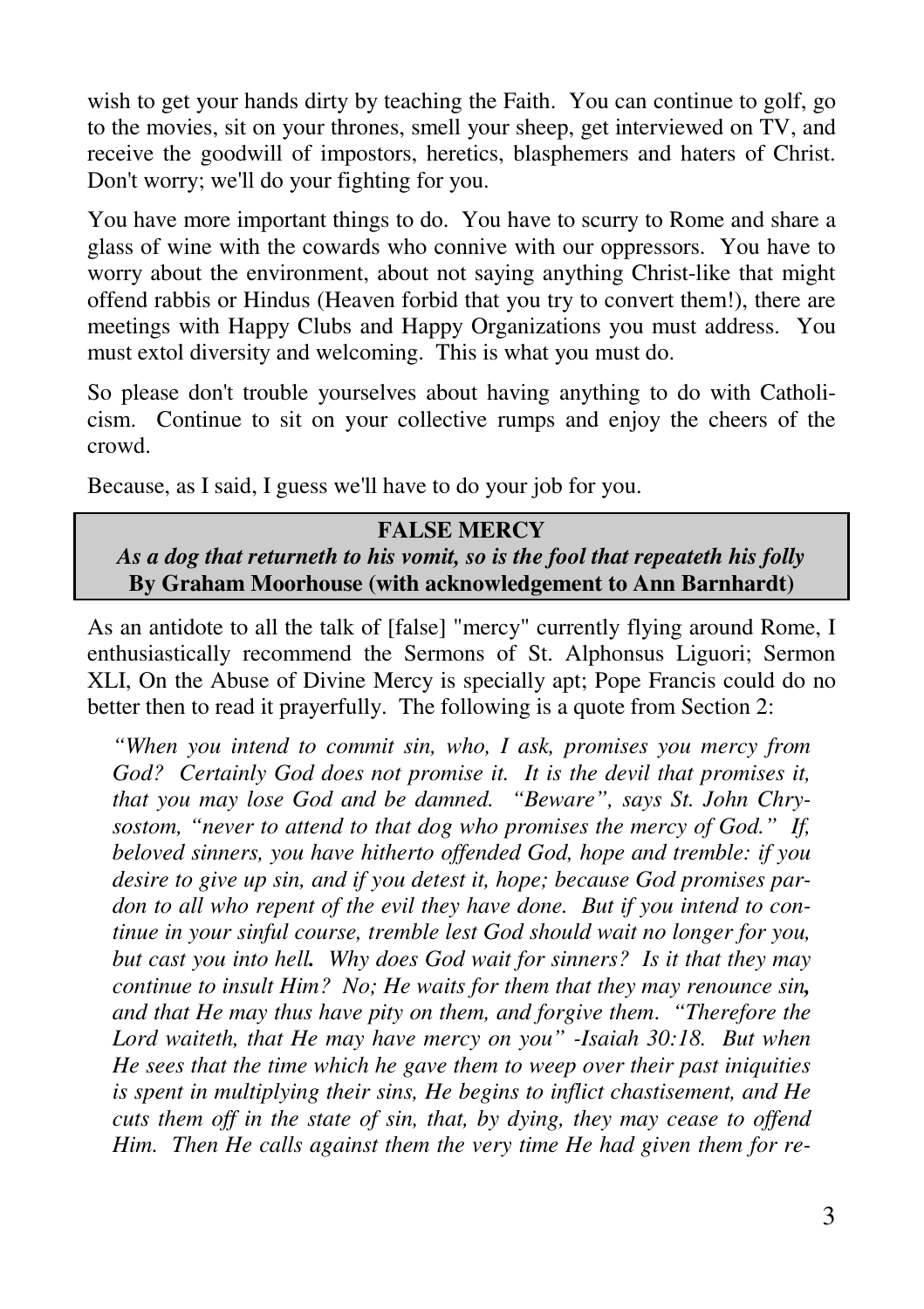*pentance. "He hath called against me the time" - Lamentations 1:15. "The very time", says St. Gregory, "comes to judge."* 

When Chrysostom uses the pejorative "that dog", it is far from random namecalling. He is referencing the "dog that returneth to his vomit" from Proverbs 26 and 2 Peter 2. The dog that eats his own vomit; the sow that was washed who returns to wallow in mud mingled with her own faeces, that is "mire", is the unrepentant sinner who has no intention of STOPPING THEIR SINFUL ACTIV-ITY.

One more quote from section 5 of St. Alphonsus' sermon:

*St. Bernard says that the confidence which sinners have in God's goodness, when they commit sin, procures for them not a blessing, but a malediction from the Lord. O deceitful hope, which sends so many Christians to hell! They do not hope for the pardon of sins of which they repent; but they hope that though they continue to sin, God will have mercy upon them; and thus they make the mercy of God serve as a motive for continuing to offend Him.* [My emphasis]

Could one describe more accurately the Francis/Kasper proposal to admit couples living in adultery to Holy Communion?

#### **MEDIEVAL TORTURE AND THE SPANISH INQUISITION ARE THE STUFF OF AN ENGLISHMAN'S NIGHTMARES By Graham Moorhouse**

### **Anti-Catholicism is in our blood**

The problem with discussing Catholicism with many native English-speakers is that they come to the table loaded down with so much baggage. They have been formed by 400 years of anti-Catholic propaganda. Consequently, their negative view of the Catholic religion is in the national subconscious, it is in our blood. If a man actually believes at the level of his sub-conscious that a rosebush is a man-eating tiger, he will jump and break out in a sweat of fear when he passes a rosebush regardless of the fact that at the level of conscious thought he knows that this is absurd.

### **Catholic Inquisition**

One can illustrate the point we are making by invoking the Inquisition. The very word will conjure up nightmare visions of some poor Protestant being racked for the good of his soul, while a sadistic hooded monk looks on gloating. The fact is that the word "Inquisition" simply means "Inquiry". And there have been scores of inquisitions throughout the Church's history. When the popes ruled half of Italy, it was the name given to the Church's legal system. This was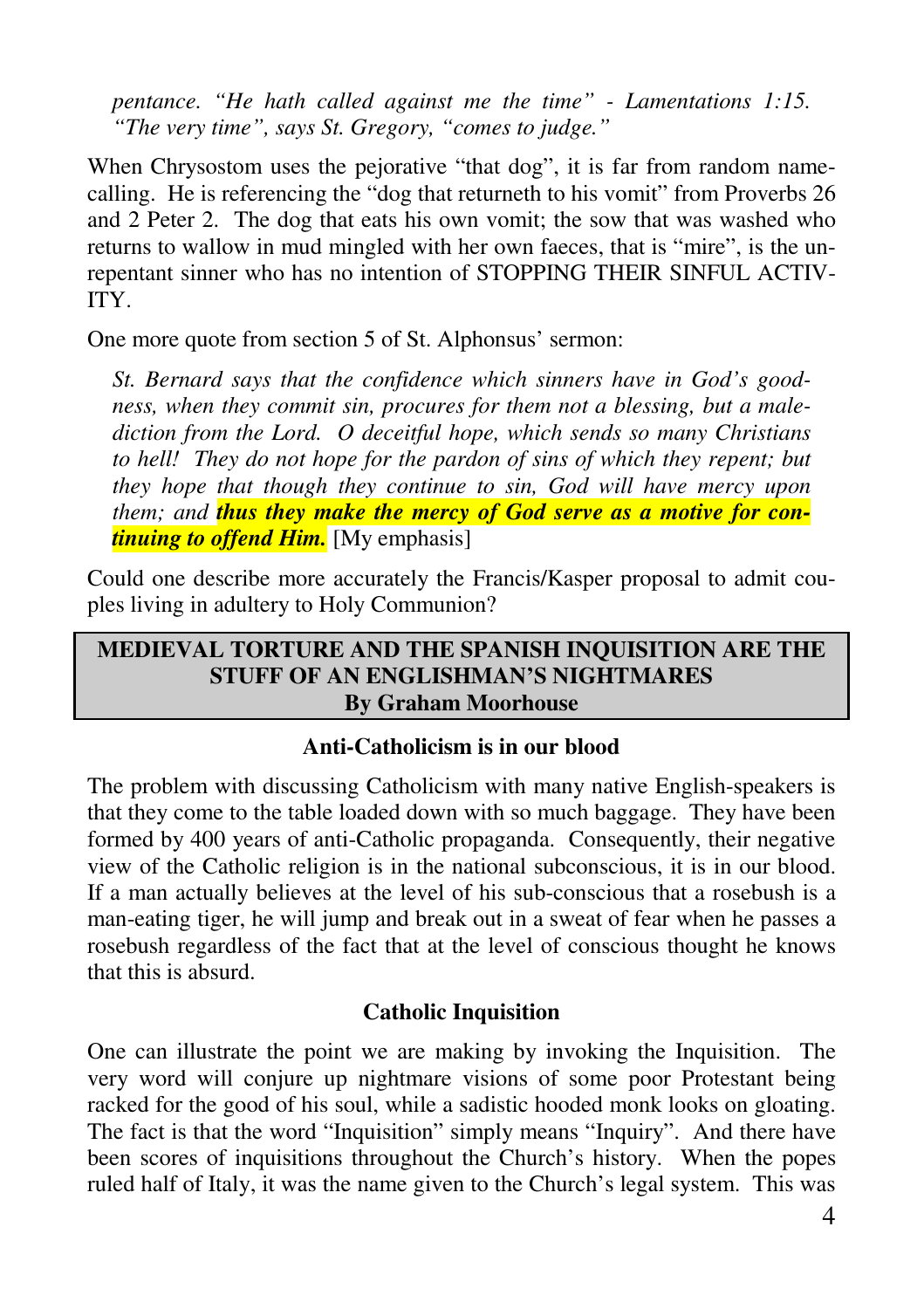so benign in comparison with the secular legal systems of the time that, in the areas where there was dual jurisdiction, accused would seek to be tried by the Inquisition as opposed to the secular courts.

The Spanish Inquisition (1478 to 1808) is the one people usually mean when they talk about "The Inquisition". This Inquisition had the misfortune to be operating at a time when the Spanish were our mortal enemies. To understand the Spanish inquisition one should look at France in 1945. At the end of the last war, members of the French resistance and those who, now the occupation was over, claimed to have been active members of the French resistance, were handing out summary justice without trial to people accused of having been quislings and collaborators. Charles de Gaulle, the post-war President of the Provisional Government of France, cracked down hard on this lawlessness and ensured that if any Frenchman were to be punished for collaborating with the occupying power it should be after a fair trial and a proper legal process.

The Spanish Queen, Isabella, and her consort, Ferdinand, were in a not dissimilar situation. They had just ended 700 years of occupation of their country by the Moors. In the civil unrest following the war, the Spanish crown began the Inquisition hoping that religious unity would foster political unity. By the standards of the time, the Inquisition was very enlightened. One may also point out that while the Church was heavily implicated in the Spanish Inquisition, it was a secular, not a Church, inquiry.

Most of the penalties handed down were spiritual, rather than physical. Its severest sentences were reserved for people who bore false witness against others. As for torture, in an age when the secular powers (including England) used torture routinely, the Inquisition was restricted by its rules to using it rarely and in very limited circumstances. And as for persecuting Protestants, not one Protestant was ever arrested by the Inquisition, let alone tried - for one very simple reason, *the Inquisition regarded non-Catholics as outside its jurisdiction.* 

Its judicial procedures were far ahead of their time. Such things as the need for witnesses, the rights of the accused to question and challenge their accusers and the right of appeal where all laid down. Inquisitors did not have to be clerics, but they did have to be qualified lawyers. As for the death penalty, it has been notoriously difficult to reach a consensus on the numbers involved, but the highest number supported by serious historians is in the order of 3,000 to ,5000 over the entire 330 years of its operation.

While we may all readily agree that 3,000 to 5,000 was 3,000 to 5,000 too many, it pales into insignificance in comparison to the 150,000 documented witchburnings in Protestant Britain, Germany and New England over the same period, where often a mere accusation was enough to send one to the stake. The Span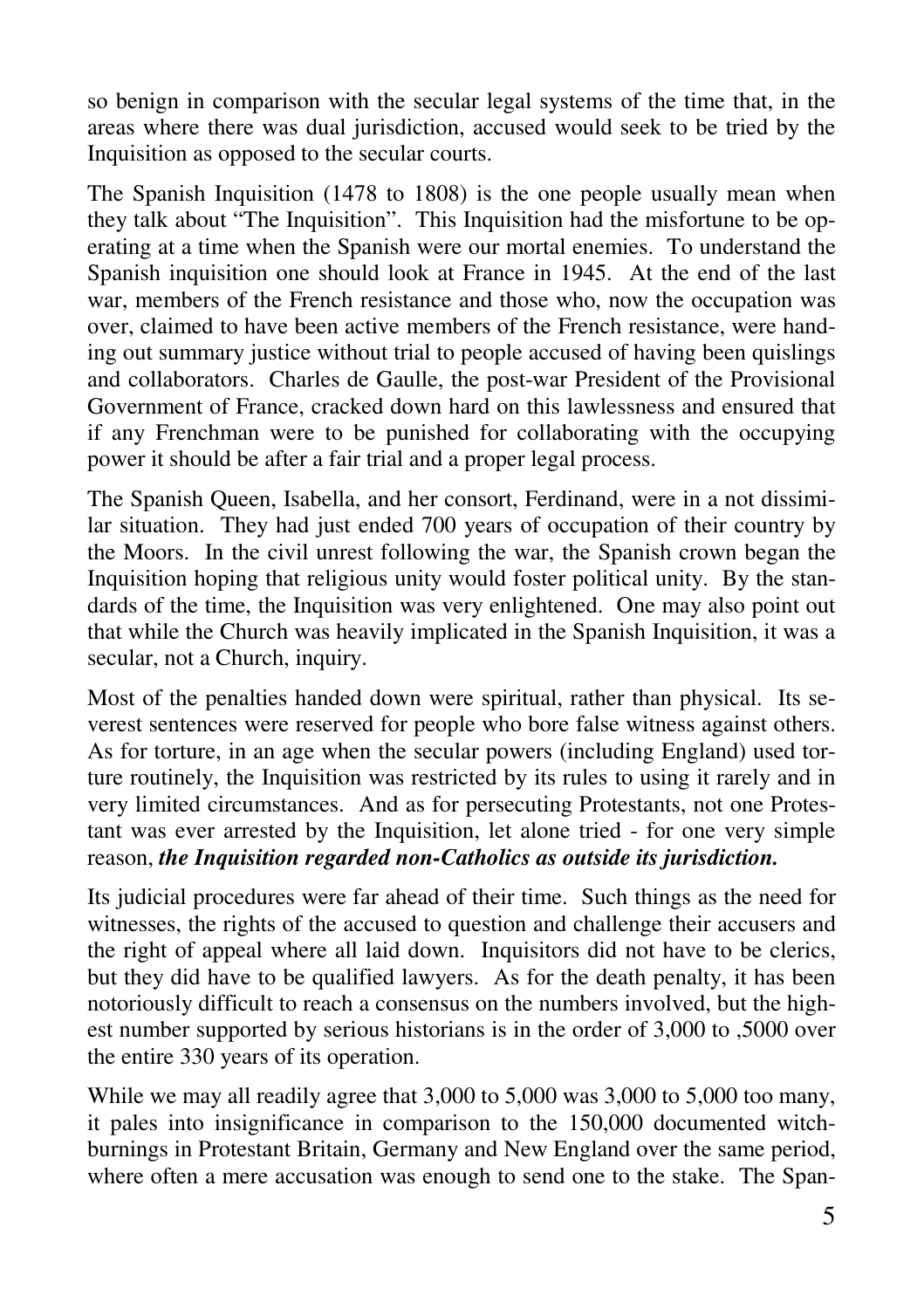ish were spared this carnage by the judicial standards of the Inquisition and its absolute requirement for hard evidence.

# **Queen Mary -v- Queen Elizabeth I**

The *Protestant* journalist and reformer, William Cobbett (1763-1835), describing the Tudor deception, stated that, "for every drop of blood (Catholic) Mary shed, (Protestant) Elizabeth shed a pint." Yet we are conditioned to refer to Mary as "Bloody Mary" and to Elizabeth as "Good Queen Bess", and while the former sends our blood cold, the latter evokes feeling of national pride in a great monarch.

Raphael Holisend, the *Protestant* historian, wrote that Henry VIII executed 72,000 Catholics, while Elizabeth I killed more than the Spanish and Roman Inquisitions combined did in 300 years! Further, Elizabeth's warrants frequently dispensed with a trial and proceeded straight to hanging and disembowelling, the penalty for merely being a faithful Catholic priest.

# **The Enlightenment and the French Revolution**

The Rationalists behind the French Revolution, in the two years, 1792-1794, managed to slaughter over 40,000 (At least eight times as many as the Spanish Inquisition managed in 330 years). Many were executed for merely refusing to abandon their Catholic Faith. The Committee of Public Safety under Robespierre, on the 10th June 1794, pushed through a law abolishing the right of the accused to a trial. It was actually argued at the time by Robespierre's mouthpiece, Georges Couthon, that the right to a trial was no more than a prejudice left over from France's (Catholic) past.

Nevertheless, our anti-Catholic conditioning has "taught" us to believe that the French Revolution was on balance a good and enlightened thing, notwithstanding the fact that its nearest modern equivalent would have been the Hutu massacre of Tutsis and moderate Hutus in Rwanda in April 1994.

During the Age of Enlightenment, championed by Voltaire and later the French Revolution, people were commonly executed by "breaking on the wheel". A method of execution which very slowly reduced its victims limbs to pulped flesh with shards of bone sticking through. In our enlightened age,, of course, that sort of bloody end is strictly reserved by secularists for unborn children whose only 'crime' is inconveniencing the secular gods of unbridled licentiousness by daring to be conceived.

## **Modern History**

It is also interesting to compare the effect that the word "inquisition" has on the soul of the average Englishman with his relatively bland reaction to the follow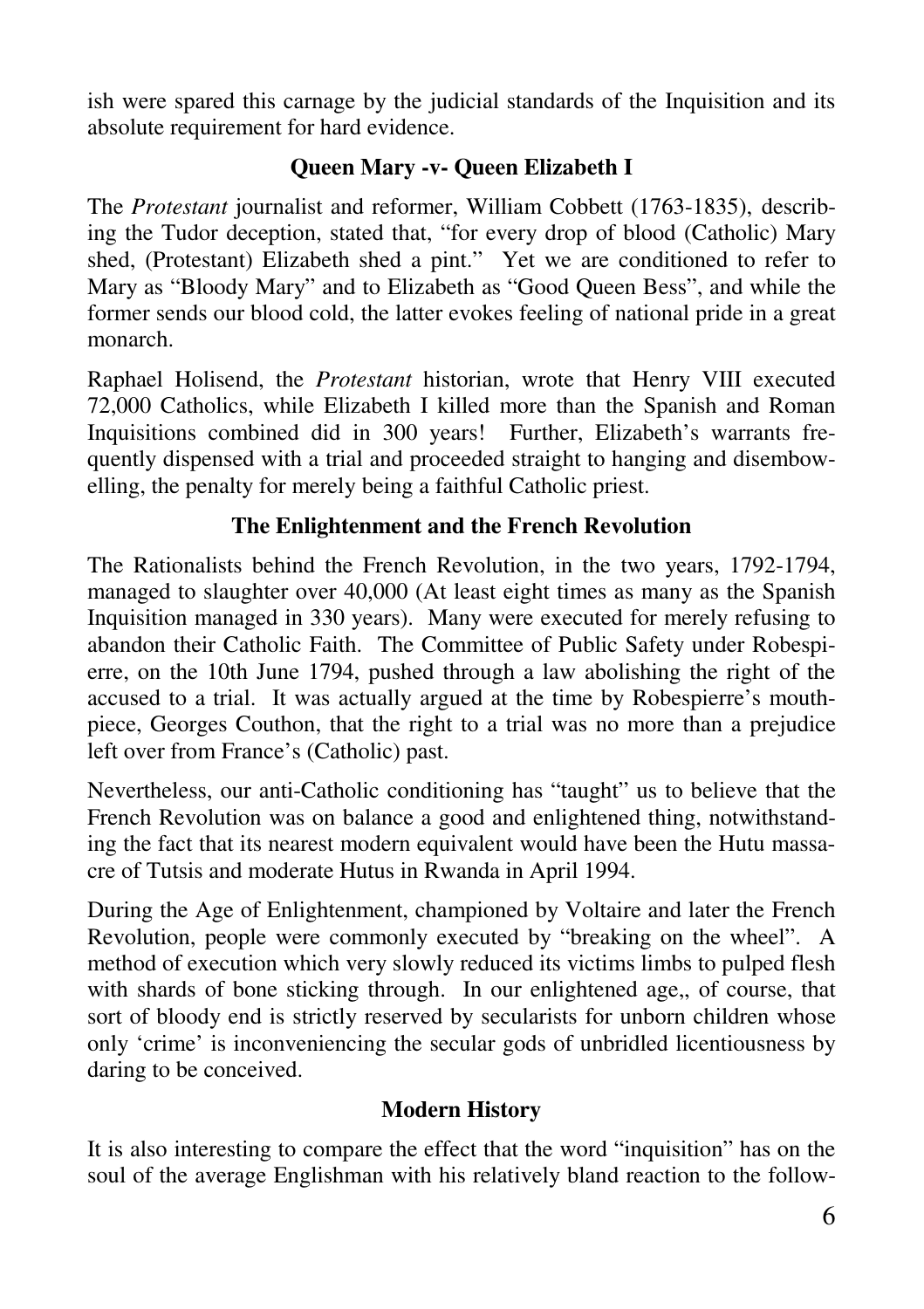ing list of facts: 7,000,000 murdered (without trial) by the Nazis (self-confessed pagans); 20,000,000 murdered by Stalin (a militant atheist); a number only exceeded by the Chinese communist (more militant atheists); the nearly 7,000 unarmed priests and nuns murdered by the Bolsheviks (more militant atheists) in a few months in Spain (a slaughter which sparked the Spanish civil war); and one could add the 1,000,000 (a number that would have been nearer 2,000,000 had it not been for the courageous sanctions-busting activities of Irish Catholic missionaries) Biafran *babies and young children,* who, in less than two years, where *starved* to death to serve the oil policies of Harold Wilson's government of secular humanists.

There is a good deal of secularist propaganda to the effect that religion is at the root of all the strife in the world. The facts, as opposed to the propaganda, are very simple. Wars fought by, or on behalf of, the Church (such as the Crusades) have killed about 4,500,000 people over the last 2000 years. Secular humanist, militant atheist and Nazis (i.e. pagans) have accounted for something nearer 200,000,000 in the last 80 years! This means that you are at least a 1,000 times more likely to be slaughtered by a militant atheist in the service of his ideology than by a Catholic in the service of his.

#### **Conclusion**

You may wonder why when writing about the Catholic religion we have devoted a whole essay to what is very much a side issue. Well, it is important for English speaking people, if they are to explore the faith of the Church in an open and objective way, honestly to face up to the fact that they are coming to the table loaded down with cultural baggage. Further, unless they have the intellectual insight and courage to consciously divest themselves of some of this accumulated baggage, they are wasting their time.

Many English Catholics also carry some of this baggage, especially the young. Its result is a reduced sense of self-worth, a sort of cultural low self-esteem. It is unavoidable, for anti-Catholicism is in the air we breathe and we take it in with our mother's milk. It is simply that after over 400 years of enculturation we no longer notice that we are doing so.

You may protest that England is no longer a Protestant, but a secular humanist country. However, secular humanism is the daughter of Protestantism (albeit the illegitimate daughter) - it is the antithesis of Catholicism and one of the key ideologies behind the systematic murder of countless millions, born and unborn, in our time.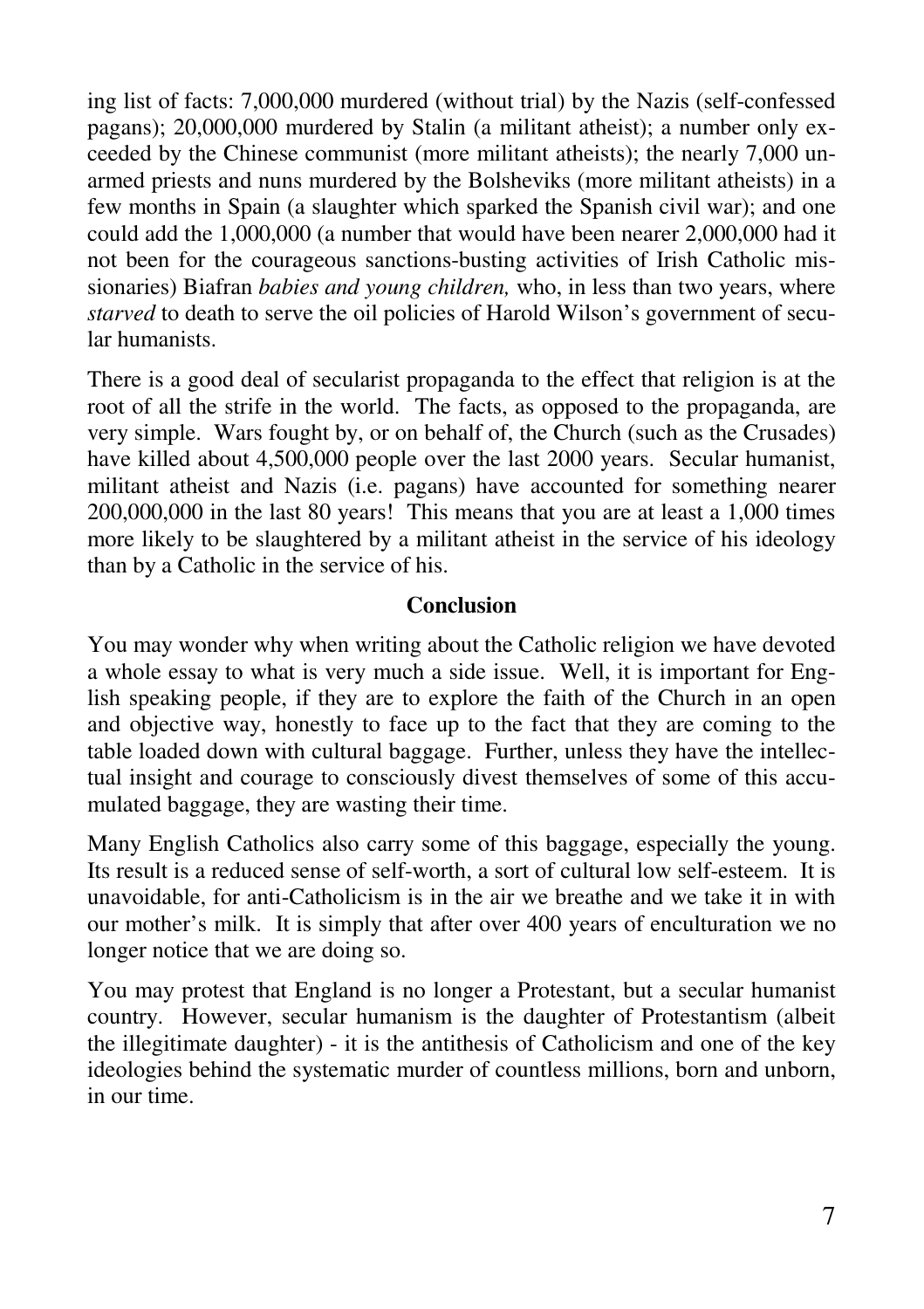## **Postscript**

I have concentrated in the above essay on the slaughter carried out in the name of atheism and progress. In another essay we may take a look at the slaughter carried out in the name of Islam. This amounts to something in the order of 270 million killed by jihad in the last fourteen centuries - which makes Hitler, Stalin and Mao combined look like enthusiastic amateurs.

### **HOW TO DISCERN TRUE FROM FALSE RELIGION By Graham Moorhouse and Patrick Lawler**

We confidently assert that Catholicism is the one true religion and all other religions are false, and of all the false religions Islam is demonstrably the most demonic.

How can we be so confident? Well, we must start with first principles: Natural Law. Natural Law is the law that God has written on our hearts. You don't have to learn Natural Law; we are born with it hard-wired. That is true whether you are a Catholic, a Hindu, a Muslim, an Atheist, or a primitive Indian living in the rain forest. Natural Law is the reason that when Moses descended from Mount Sinai with the Ten Commandments and read out, "Thou shall not murder ...", the assembled Jews did not slap their foreheads and exclaim. "Blimey, why didn't we think of that one?" We can choose to ignore Natural Law and we can certainly obscure it by sin, but make no mistake, every man has it branded on his soul.

Natural Law is the reason:

- 1. We don't need the Bible to know with absolute certainty that gunning down teenage boys for watching football on television (as ISIS has done) is an appalling crime.
- 2. We actually don't need a church to tell us that anal copulation between two men is an unnatural, unhealthy, disgusting perversion.
- 3. We don't need a written commandment to know that slitting the throat of a woman, because she is a non-Muslim who refuses to enter into a temporary 'marriage', is an evil deed inspired by an evil ideology.
- 4. We don't need a priest to tell us that tearing 600 Christian teenage girls out of their school and, because they are not Muslims, selling them on as sex slaves, is mind-numbingly evil.
- 5. We don't need a pope to tell us that killing children in the womb by abortion is a great wickedness.
- 6. We do not need a Bible to know that adultery is wrong.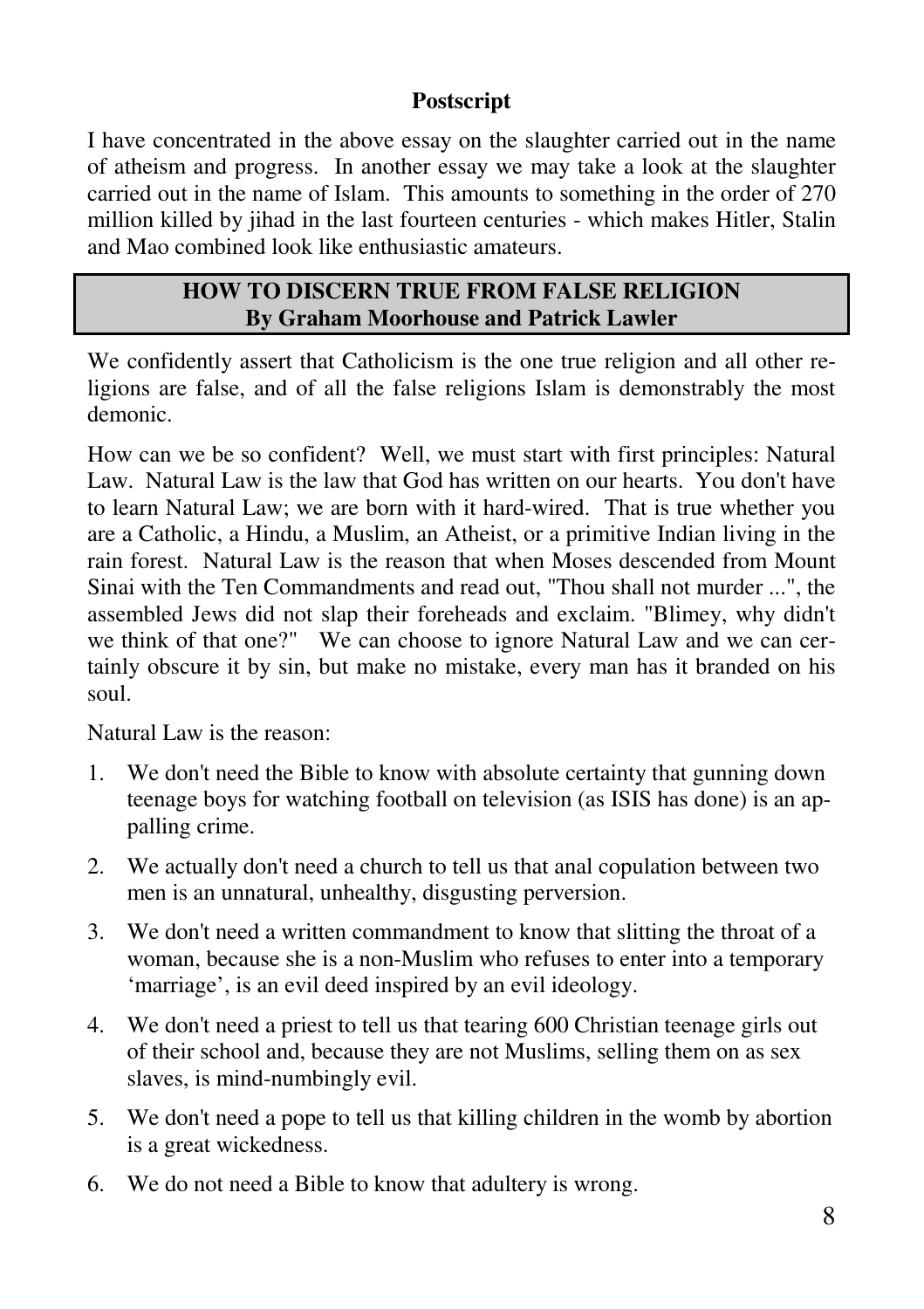- 7. We need no church to tell us that thieving is wrong as is lying and bearing false witness.
- 8. We actually don't need a priest to tell us we should worship God, for all men have sought to do so from the beginning of time.
- 9. We certainly do not need the Bible to tell us that a fifty four year old man 'marrying' a six year old girl and consummating the 'marriage' when she was nine years old is anything other than a vile act of paedophile rape.
- 10. And we don't actually need to follow some higher philosophy to know that if we find our neighbour in distress we ought to go to his aid - regardless of his religion, or lack thereof.

Since the Fall, man has been in a constant state of rebellion against the law God has written on his heart. However, usually within a generation or two, Natural Law reasserts itself, albeit imperfectly, but that, sadly, will always be the case in this "vale of tears". The Natural Law reasserting itself is the reason the Nazi gas chambers eventually fell into disuse and the (far more numerous) Soviet death camps were finally abandoned. It is also the reason that legal abortion will eventually fall, man will always, in time, grow tired of feasting on pig swill.

What has all this to do with true versus false (evil) religions? Simple, notwithstanding Francis' recently discovered "God of surprises", God cannot contradict Himself. God could not write His law on my heart, and then hand me a book commanding me to do the exact opposite. So a religion can only be true and holy if it upholds, reinforces and indeed perfects the Natural Law.

Now, let us examine Catholicism in the light of this principle:

- 1. As for adultery, Christ taught that
	- a. Matthew 5:28: But I say to you, that whosoever shall look on a woman to lust after her, hath already committed adultery with her in his heart.
	- b. Mark 10:11: And he said to them: Whosoever shall put away his wife and marry another, commits adultery against her.
	- c. Mark 10:12: And if the wife shall put away her husband, and be married to another, she commits adultery.
- 2. As for murder, Christ taught that:
	- a. Matthew 5:44: But I say to you, Love your enemies: do good to them that hate you: and pray for them that persecute and calumniate you.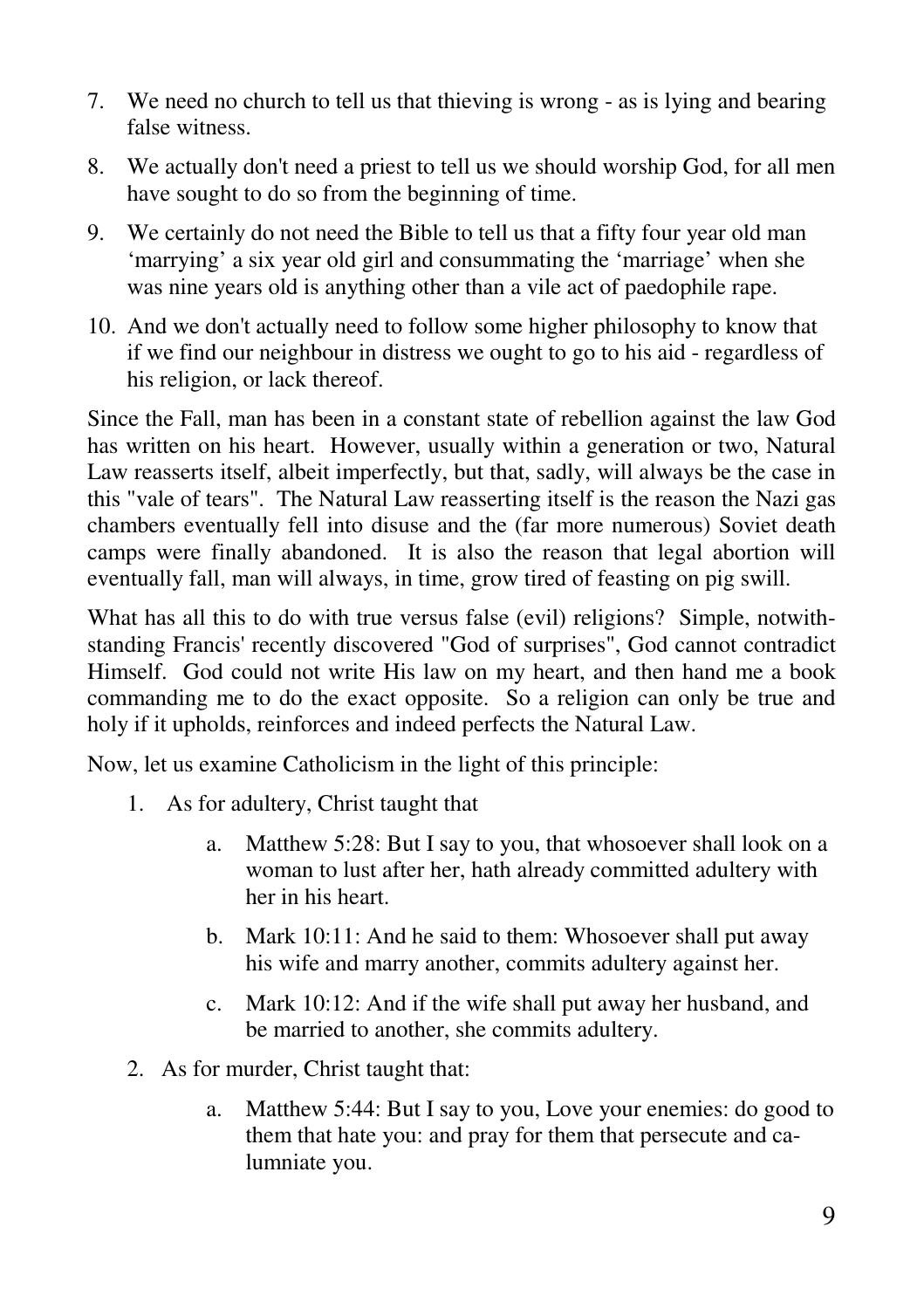- 3. As for worshipping God, the Church teaches that we must keep Sunday holy by offering the holy sacrifice of the Mass.
- 4. The Christian Scriptures teach that sodomy is a sin crying to Heaven for vengeance.
- 5. Nothing in the whole of Catholic history has ever sanctioned child brides, the taking of women prisoners as sex slaves or any abuse of women. Indeed, slavery of all stripes was abolished in Catholic Europe. It was reintroduced by Freemasons (i.e. anti-Catholics) in the Americas.

What we see above (and these are just a few examples) is that Christ and His Church take the Natural Law written on men's hearts and reinforces it, take it to a higher level, perfects it. And this is exactly what one would expect if a religion was from God, for in no way could a good God write one law on our hearts and then give us a sacred text or a Church commanding us to act contrary to that law.

Now, in the light of the above logic, let's take a look at Islam and the Koran and the example of Mohammed and his followers.

**[NOTE:** all of the referenced, indented and italicised quotes that follow are taken from the Koran, the various collections of canonical Hadith – the stories of Mohammed: the History of Islam by al-Tabari and the most authoritative manual of Sharia, Reliance of the Traveller ("Umdat al Salik")**]** 

## **Islam and adultery**

Mohammed, the false prophet of the false religion of Islam had, at least, eleven wives and an uncounted number of concubines and sex-slaves. But that's OK, as Allah explains to Mohammed:

> *"O Prophet! Surely We have made lawful to you your wives whom you have given their dowries, and those whom your right hand possesses out of those whom Allah has given to you as prisoners of war* [i.e. sexslaves]*, and the daughters of your paternal uncles and the daughters of your paternal aunts, and the daughters of your maternal uncles and the daughters of your maternal aunts who fled with you; and a believing woman if she gave herself to the Prophet, if the Prophet desired to marry her – specially for you, not for the (rest of) believers;"* **Koran (33:50)**

This is one of the 'revelations' received by Mohammed from Allah that, rather conveniently, grants him the divinely sanctioned right to unlimited sex with just about any female who crosses his path, including members of his own family.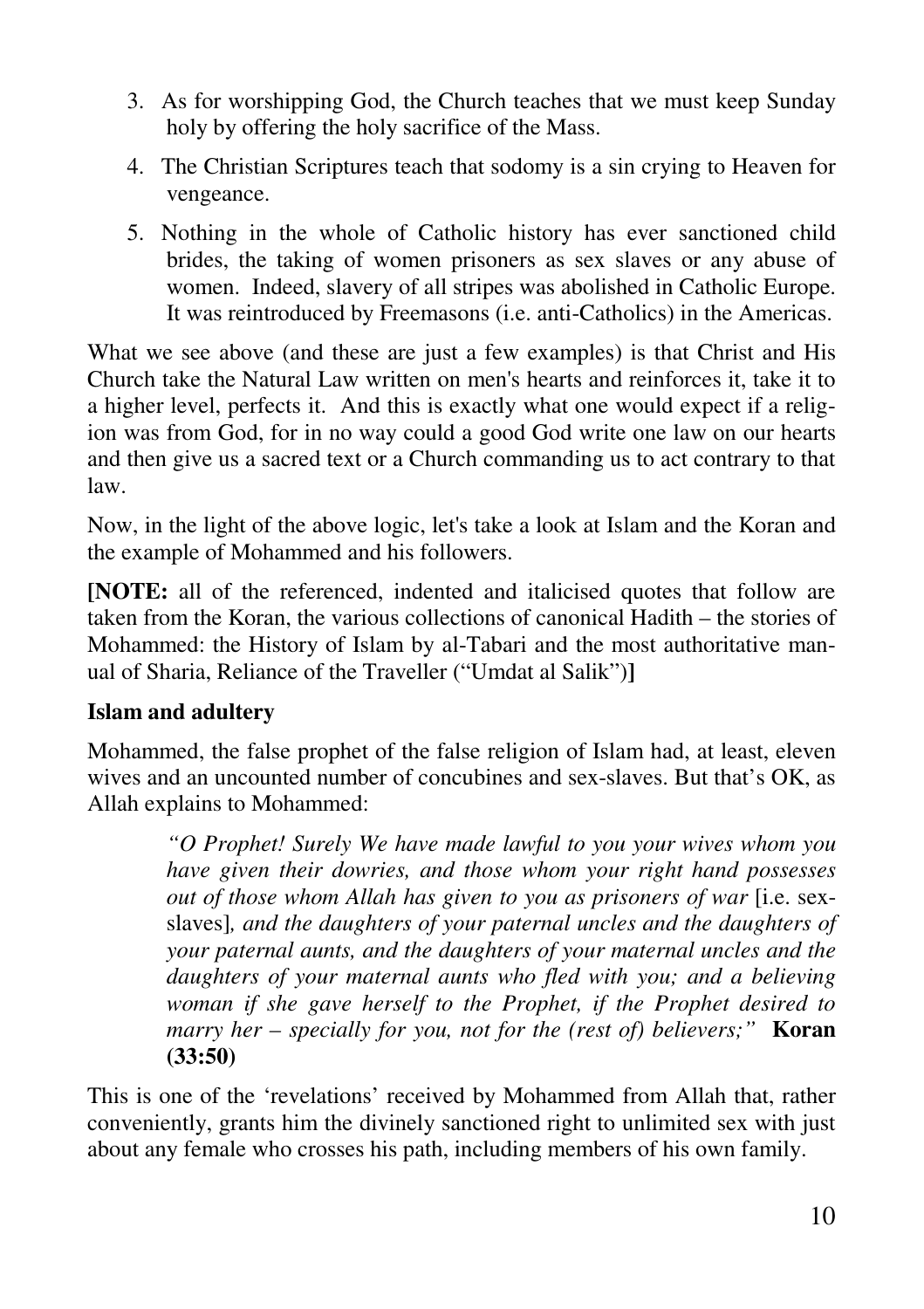Ordinary Muslims, on the other hand, have to make do with only four wives:

*"m5.2 (Imam Ghazali:) One should make love to one's wife every four nights, as is fairest, since the number of wives one may have is four."* **Reliance of the Traveller** 

Therefore, 'marriage' in Islam is **itself** institutionalised adultery (apologists for multiculturalism and liberal Catholic ecumaniacs get rather queasy when you point that out to them).

# **Islam and murder**

Islam has a remarkably free-and-easy attitude towards murdering those who disagree with you….or 'offend' you……or who don't do what you tell them to. Mohammed was exhorted to wage war against everyone who would not become a Muslim in quite a number of 'divine revelations' in the Koran:

*"It is not for a Prophet that he should have prisoners of war until he had made a great slaughter in the land…"* **Koran (8:67)** 

*"I will cast terror into the hearts of those who disbelieve. Therefore, strike off their heads and strike off every fingertip of them"* **Koran (8:12)** 

*"So when the sacred months have passed away, then slay the idolaters*  [i.e. all non-Muslims] *wherever you find them, and take them captive and besiege them and lie in wait for them in every ambush,…."* **Koran (9:5)** 

*"Killing unbelievers is a small matter to us"* **Tabari (9:69)** 

Then there are the frequent occasions Mohammed ordered the murder of those who committed such heinous crimes as writing somewhat unflattering poetry about him:

*"Allah's Apostle said, "Who is willing to kill Ka'b bin Al-Ashraf who has hurt Allah and His Apostle?" Thereupon Muhammad bin Maslama got up saying, "O Allah's Apostle! Would you like that I kill him?" The Prophet said, "Yes,"* **Bukhari (50:369)**

Whenever the latest "honour killing" occurs, the civilisational traitors in the media usually scratch their empty little heads and turn to professional liars (i.e. Muslim "community leaders") to be reassured that this has (all together now!), "*Nothing to do with Islam*". Well, that's a lie and they are liars. The "Reliance of the Traveller", the most authoritative manual of Sharia, dictates that certain murders are not only acceptable but carry no penalty of sentence or retaliation: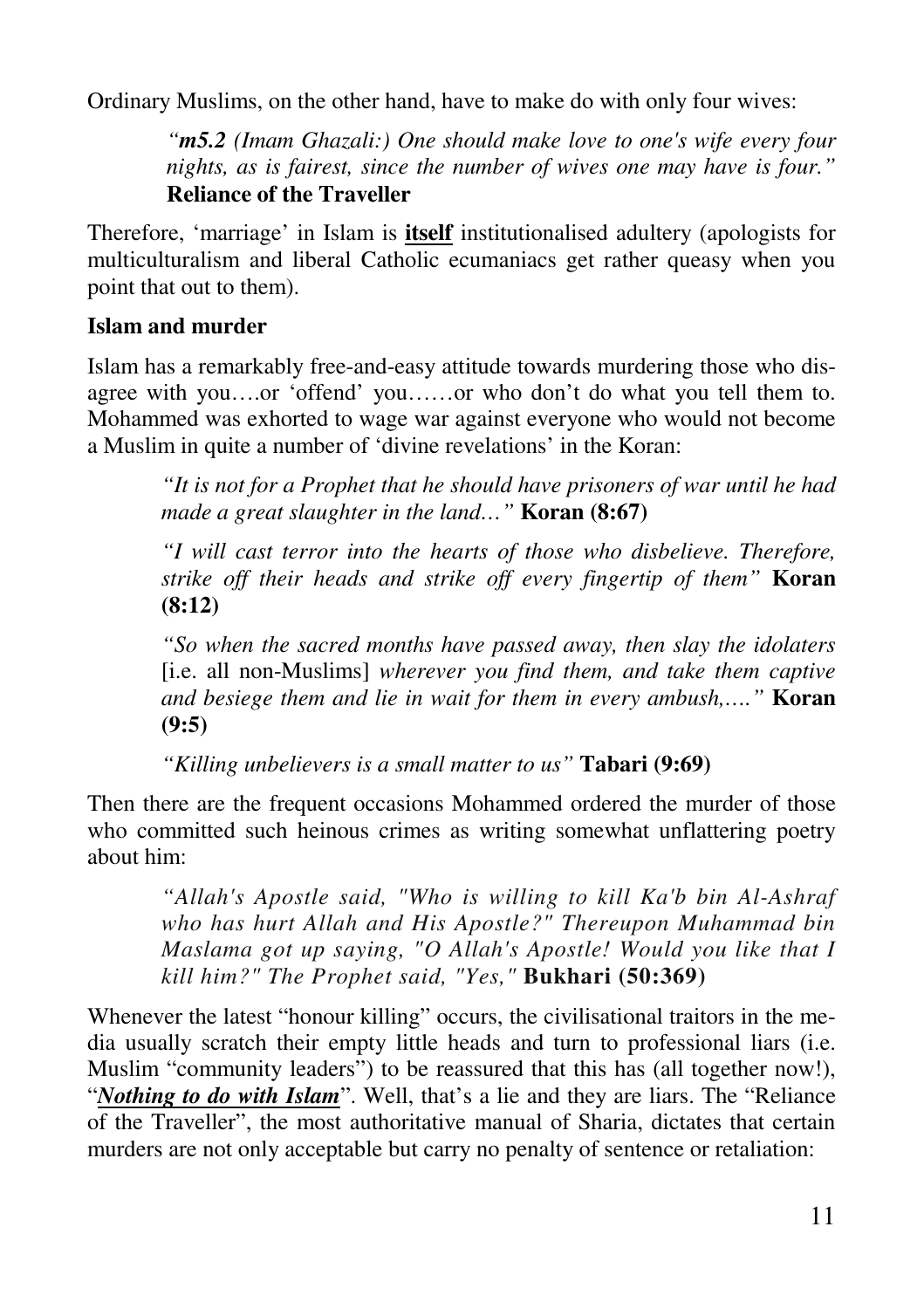"**01.2** *The following are not subject to retaliation:* 

*(4) a father or mother (or their fathers or mothers) for killing their offspring, or offspring's offspring"*

Just in case you're thinking, "*That can't possibly mean what I think it means! Can it*?"

### Yes, it does. **Parents or grandparents are legally allowed to murder their own children or grandchildren.**

And last, but not least, let's not forget that apostasy from Islam is punishable by death:

> *"The Prophet said, 'If somebody (a Muslim) discards his religion, kill him'"* **Bukhari (52:260)**

> "[In the words of] *Allah's Apostle, 'Whoever changed his Islamic religion, then kill him"* **Bukhari (84:57)**

> *"When a person who has reached puberty and is sane voluntarily apostasises from Islam, he deserves to be killed"* **Reliance of the Traveller o8:1** (o8:4 affirms that there is no penalty for killing an apostate)

# **Islam and worshipping God**

"Islam" means "submission" and "muslim" means "one who submits". The submission of, literally, every single person in the world to Islam is the entire purpose and goal of Islam. The pursuit of that goal is the duty and inescapable obligation of every single Muslim. That goal is to be accomplished through jihad:

> *(0: Jihad means to war against non-Muslims, and is etymologically derived from the word mujahada, signifying warfare to establish the religion."* **Reliance of the Traveller o9**

*"Jihad is a communal obligation"* **Reliance of the Traveller o9:1** 

## **Islam and sodomy**

Islam's approach to sodomy is entirely schizophrenic. On the one hand, there are a number of injunctions against sodomy in both the Koran and the Hadith:

*"Of all the creatures in the world, will ye approach males, 'And leave those whom Allah has created for you to be your mates? Nay, ye are a people transgressing'"* **Koran (26:165-166)**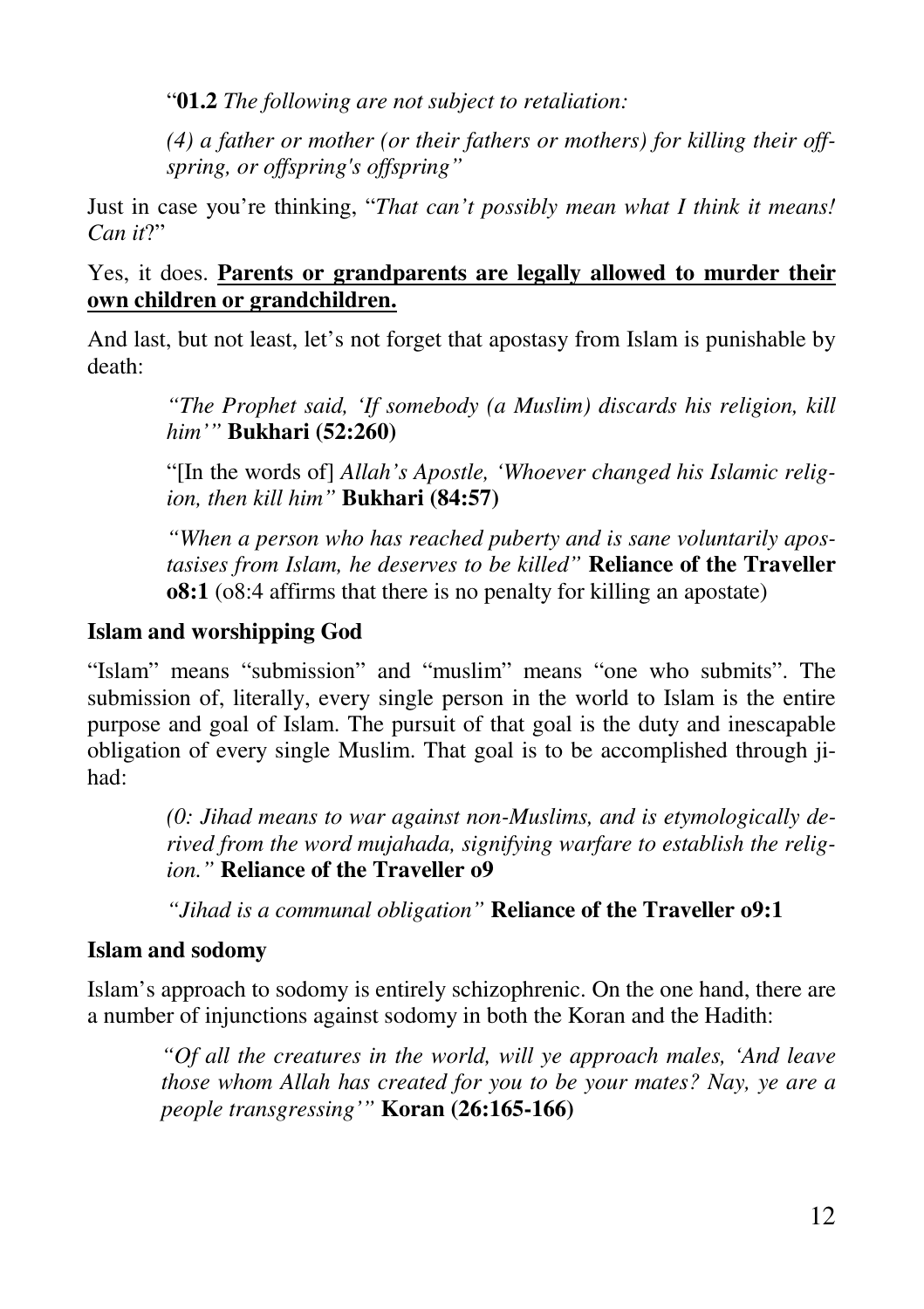*"The Prophet cursed effeminate men (those men who are in the similitude (assume the manners of women) and those women who assume the manners of men…."* **Bukhari (72:774)** 

And homosexuals are routinely executed in various and sundry unpleasant ways almost every day in the Muslim world.

While, on the other hand, as part of the long, lingering descriptions in the Koran and Hadith of the endless alcohol-fuelled sex orgy in Paradise (with 72 perpetual virgins each) awaiting those 'martyrs' who die in the act of killing infidels (the only **guaranteed** way of entering Paradise in the Koran, by the way) we find:

*"And immortal boys will circulate among them, when you see them you will count them as scattered pearls"* **Koran (76:19)** 

Male sodomy is endemic in most Muslim cultures, especially Arab, Afghan and Turk. Pederasty was institutionalised in the Ottoman Empire and remains so today in Saudi Arabia, Afghanistan and Pakistan in particular.

### **Islam and sex-slavery, child rape and general misogyny**

Islam's view of women can truly be encapsulated by one stark fact; the **only** women mentioned by Mohammed (either in the Koran or Hadith) as being in Heaven, are the 72 "perpetual virgins" who are provided to endlessly sexually service the *"mujahids"* or 'martyrs' who die in the act of killing non-Muslims. Whereas Hell is largely populated by women:

*"The Prophet said: 'I was shown the Hell-fire and that the majority of its dwellers were women who were ungrateful.'"* **Bukhari (2:29)**

Mohammed's favourite wife was Aisha, who was six years old when Mohammed 'married' her and nine years old when he "consummated the marriage":

*"Khadija died three years before the Prophet departed to Medina. He stayed there for two years or so and then he married 'Aisha when she was a girl of six years of age, and he consumed that marriage when she was nine years old."* **Bukhari (5:58)** 

According to Islam's unambiguous declarations in the Koran, Hadith and Sharia:

### *Women (including Muslim women) are inherently inferior to men:*

• Women may only inherit half of what a man may:

*"The male shall have the equal of the portion of two females"* **Koran (4:11)**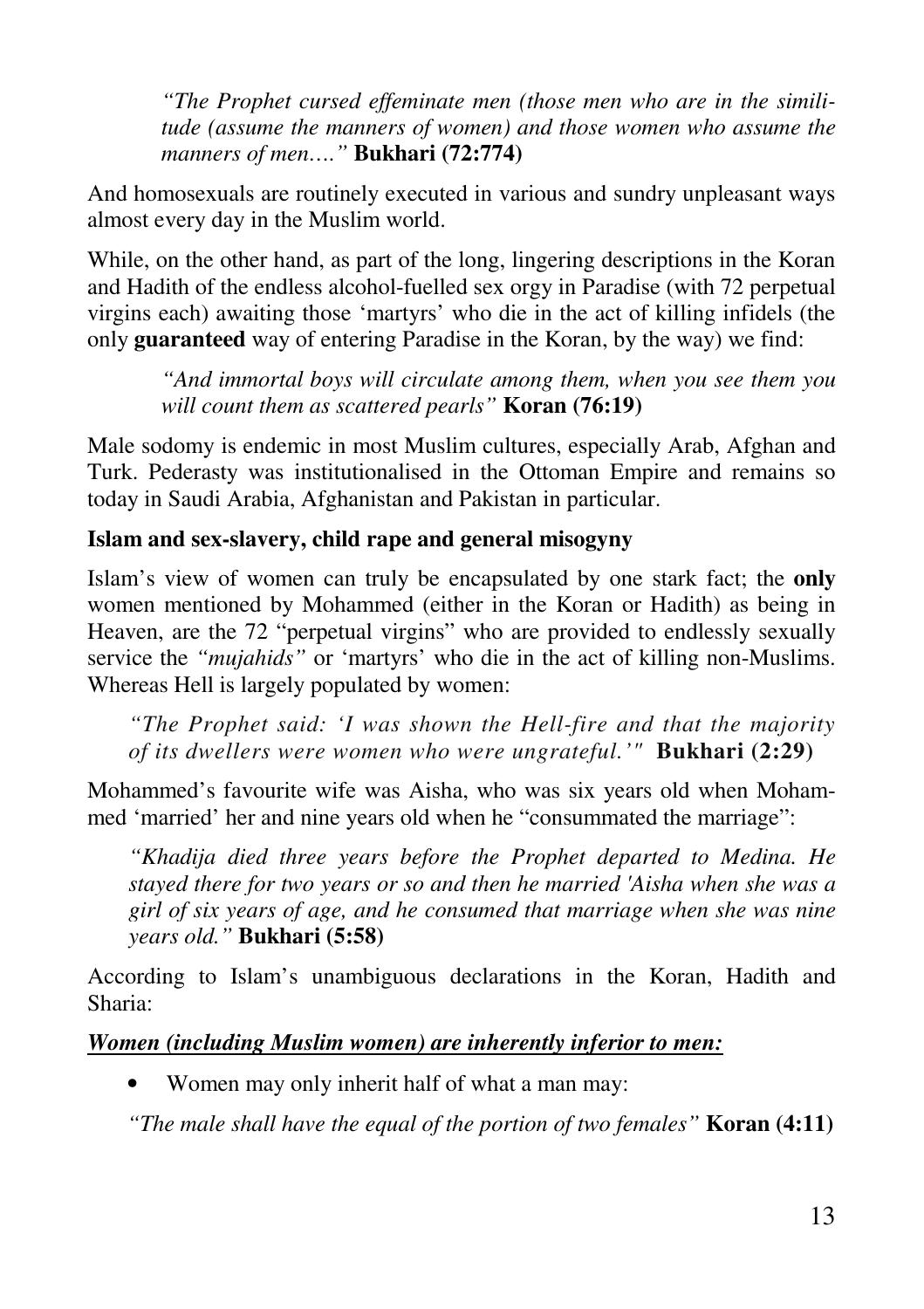In legal disputes a woman's testimony is worth only half that of a man's:

*"And call to witness, from among your men, two witnesses. And if two men be not found, then a man and two women"* **Koran (2:282)** 

Men may divorce their wives simply by saying, "I divorce thee" three times (a divorced wife has no rights to any financial support from her ex-husband):

*"Abu al-Sahba' said to Ibn 'Abbas: Enlighten us with your information whether the three divorces (pronounced at one and the same time) were not treated as one during the lifetime of Allah's Messenger (may peace be upon him) and Abu Bakr. He said: It was in fact so, but when during the caliphate of 'Umar (Allah be pleased with him) people began to pronounce divorce frequently, he allowed them to do so (to treat pronouncements of three divorces in a single breath as one)."* **Muslim (9:3493)**

• Men may have up to four wives and non-Muslim women may be kept as sex-slaves, there is no limit put upon their number:

*"Marry of the women, who seem good to you, two, or three, or four; and if ye fear that ye cannot do justice (to so many) then one (only) or (the captives) that your right hands possess* (i.e. female prisoners of war used and sold as sex-slaves)*"* **Koran (4:3)** 

• Men may beat their wives:

*"…; and (as to) those* [women] *on whose part you fear desertion, admonish them, and leave them alone in the sleeping places and beat them;"* **Koran (4:34)** 

• A wife has no right to deny her husband sex under any circumstances or in any way, i.e. a man may rape or sodomise his wife:

*"Your wives are as a tilth* (i.e. a field prepared for sowing) *unto you; so approach your tilth when or how ye will"* **Koran (2:223)** 

• A woman who claims to have been raped must provide four male witnesses to the alleged rape, if she fails to do this she will be charged with adultery (punishable by stoning to death in a number of Islamic countries today):

*"And those who accuse free women then do not bring four witnesses (to adultery), flog them…"* **Koran (24:4)**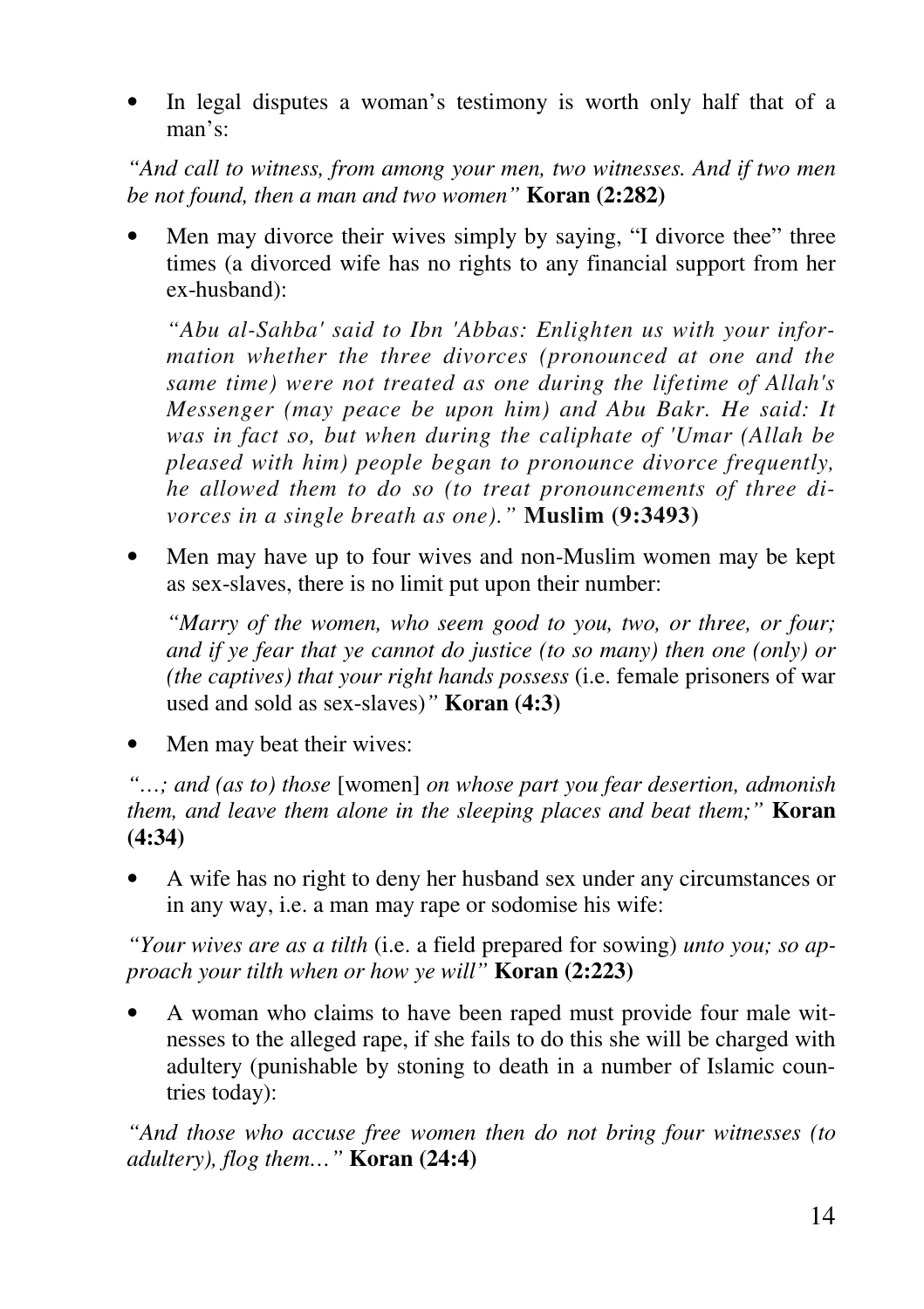At first sight this may seem to favour the woman, in that it takes four male witnesses of an adulterous act to convict a woman of adultery. However, this ruling came about because Aisha, Mohammed's favourite wife, was accused of adultery by three men. Mohammed simply raised the bar to ensure she was not convicted. This ruling is routinely used to nullify rape accusations and persecute the very victims of rape themselves, frequently leading to women who accuse men of rape without four male witnesses being themselves accused of adultery and either being imprisoned or executed.

• A wife is classed as a part of her husband's chattels, i.e. she is an object that he wholly owns and is a tradable commodity:

*"Men are in charge of women, because Allah hath made the one of them to excel the other, and because they spend of their property (for the support of women).* **Koran (4:34)** 

*"When 'Abdur-Rahman bin 'Auf came to us, Allah's Apostle made a bond of fraternity between him and Sad bin Ar-Rabi' who was a rich man, Sad said, "The Ansar know that I am the richest of all of them, so I will divide my property into two parts between me and you, and I have two wives; see which of the two you like so that I may divorce her and you can marry her after she becomes lawful to you by her passing the prescribed period (i.e. 'Idda) of divorce."* **Bukhari (58:125)** 

Girls may be married at the age of nine:

*"The Prophet wrote the (marriage contract) with 'Aisha while she was six years old and consummated his marriage with her while she was nine years old and she remained with him for nine years (i.e. till his death)."* **Bukhari (62:88)** 

Hello, …….Western feminists?..........Anybody there?.......

None of the above is surprising when one learns that there is no such thing as an objective moral code in Islam.

Christianity expresses and perfects the Natural Law in an objective moral code:

Murder is wrong always and everywhere; theft is wrong always and everywhere; sodomy is wrong always and everywhere; lying is wrong always and everywhere, and so on.

Islam decrees that "good" is that which furthers to goal of Islam, i.e. total world domination and "bad" is that which hinders the goal of Islam; there is no objective moral code, only contingent situational ethics in the service of the goal of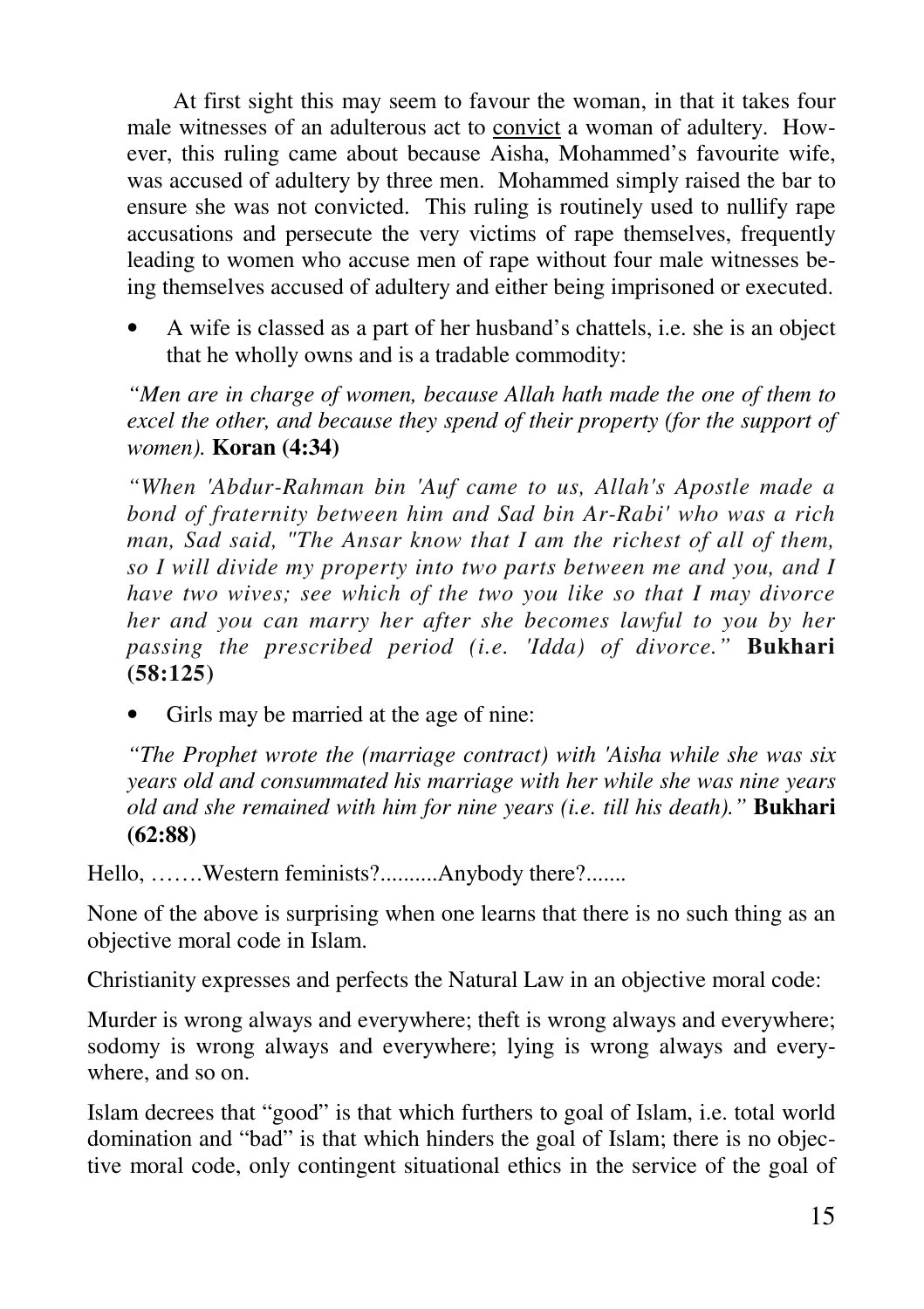### Islam, and, quite literally, **anything and everything is permitted in the service of jihad**.

For example, in 2012 a Sheikh issued a fatwa (ruling/judgement) endorsing sodomy as a means of widening the anus in order to be able to pack it with enough explosives to kill bystanders in a suicide bombing. As Sheikh Abu al-Dema al-Qasab put it, *"Jihad comes first, for it is the pinnacle of Islam, and if the pinnacle of Islam can only be achieved through sodomy, then there is no wrong in it."*

If anything else is required to establish beyond doubt the Satanically inspired nature of Islam, then I am at a loss as to what it could possibly be.

### **WHY A GENUINE CATHOLIC SHOULD NOT REGULARLY BE READING THE MAINSTREAM CATHOLIC PRESS**

#### Intro: by Graham Moorhouse

A modernist is a Catholic who has lost the faith (that's assuming he ever had it in the first place), alternatively, he is a man so drunk on his own pride that he has failed to notice that he has staggered into the wrong Church. Modernism is a sort of halfway house between Catholicism and atheism. If one once had the faith, losing the faith is always a grave sin, for God does not rob us of the gift of faith, we lose it by carelessness or pride.

This loss of faith of the Modernist can be underlined by a true story. A decade or so ago, the then bishop of Shrewsbury (not the present man, who is a good bishop) issued a mini-Catechism. It was clear from reading it, that the main purpose of this "Catechism" was to rubbish/undermine faith in the Real Presence. PEEP responded by producing a counter-mini-Catechism and distributing it in the diocese (mainly with the aid of good priests). A few months later, we were contacted by a mole in the chancery, who informed us that the two priests who had written the mini-Catechism had both subsequently left the priesthood, and one had even left the Church.

All Modernists, if they had any guts or personal integrity, would of course leave the Church, but many clerical Modernists prefer to remain and continue to live parasitically off the body of Christ. Why? Well one can only speculate: possibly without the "collar" they are such nobodies they would fade into the wallpaper and they fear this anonymity. Yet others of course are sodomites for whom the Catholic priesthood provides a near perfect hidey-hole.

For the Catholic, God is out there, i.e. God exists independent of the Universe and of you and me. For the Modernist, God is co-terminus with the Universe. Christ merely, like Buddha, Mohammed, Krishna and others, realised [allegedly] to a greater extent than most, the god within. However, Christ would still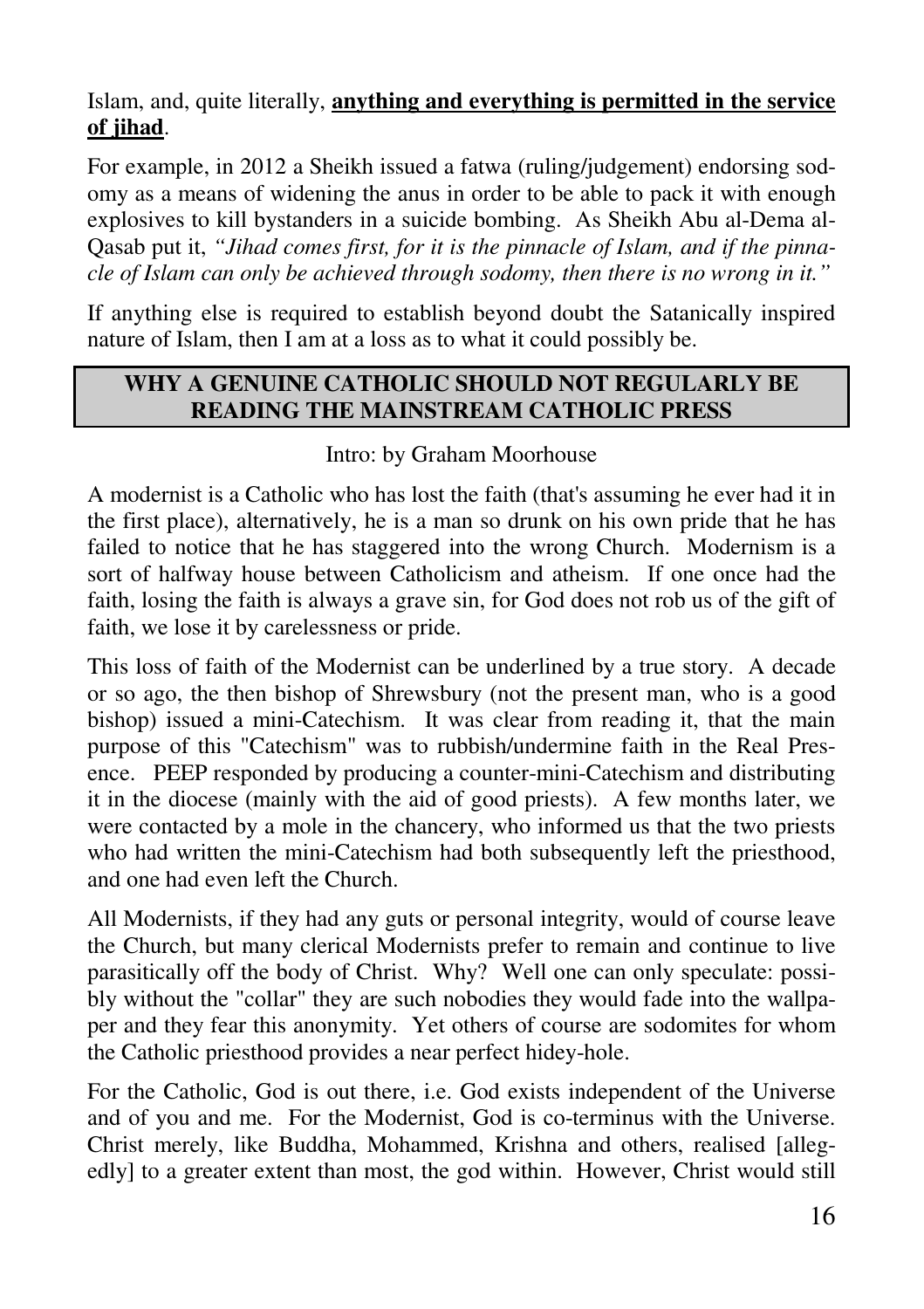have been a man of his time, and we can update his teaching, indeed must do so. Thus their Modernist Christ, were He walking the earth today, would embrace women priests, contraception, gay sham marriage, etc.

Over time Modernists develop an intense hatred for the Catholic faith, but they are cunning enough to skilfully conceal this loathing. They expertly keep up a façade of effusive goodwill: all is condescending broad smiles, patronizing bonhomie and ready handshakes. But it is that sham goodwill of the politician rather than that of a Christian soul in a state of grace. Confront and expose their duplicity and the mask will slip and their diabolical intent and the sulphuric stench behind the smiling façade may be glimpsed, if merely for a fleeting moment.

This hatred of the faith explains why our bishops and their bureaucracies are obdurate in their refusal to allow the faith to be taught in the schools over which they have control, and are very content that, whereas before Vatican II eighty percent plus of the children leaving our schools practised their faith, today only three percent do - of course, if these mountebanks could get it down to zero percent, they would be ecstatic.

Fr Ronald Rolheiser is a classic example of the Modernist genre. Fr Ronald Rolheiser has been pretending to be a Catholic while churning out seamless modernist drivel for the Catholic Herald since God was in short trousers - or perhaps it only seems like such a long time. Extracts from a recent article of Fr Ronald Rolheiser are reproduced below and are the subject of part 2 of this article, written by Patrick Lawler, your vice-Chairman.

# **PART 2 - TRAITORS (by Patrick Lawler)**

If you happen to be one of the overwhelming majority of self-described 'Catholics' these days who believe that being "nice" is the cardinal virtue, that "*Judge not, that you may not be judged.....*" (Matt' 7:1) is the only verse of sacred scripture that really counts and that God is, basically, a giant-golden-Labrador-puppy-in-the-sky who just LOVES everybody, no matter what they do or how they live their lives…….you're really going to be upset by what follows. Good! You need to snap out of your niceness coma before it's too late!

The majority of Priests, Bishops and Cardinals (including many of the occupants of two entire floors of the sodomite-run Domus Sancta Marthae) are traitors to the Faith. They have betrayed Our Lord and His Church. They have betrayed the lay faithful whose souls are entrusted to their care.

They have no supernatural faith (they have either lost it or they never had it in the first place), they do not believe in the reality of Heaven and Hell and they do not believe in the Real Presence of Our Blessed Lord in the Eucharist - Body,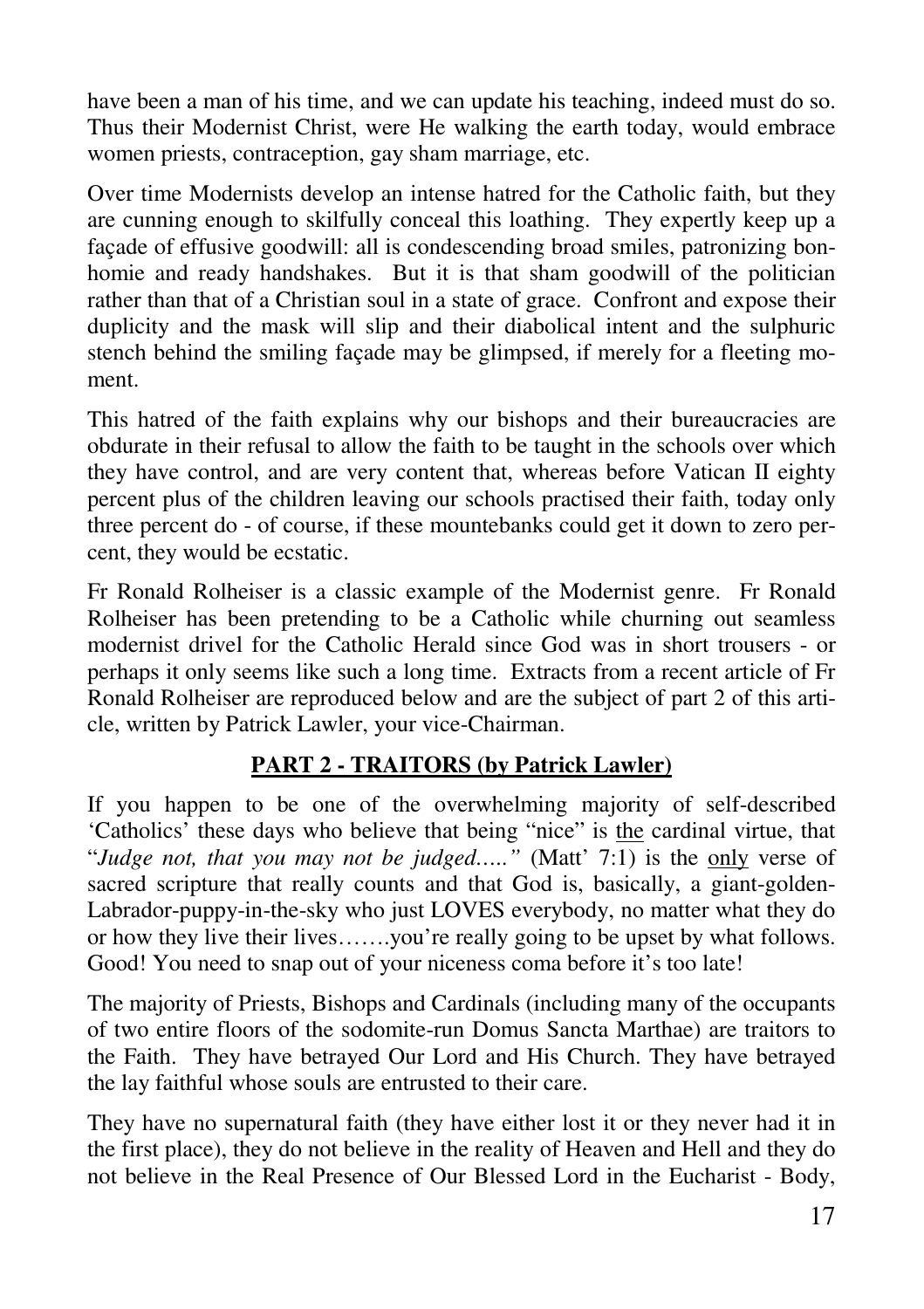Blood, Soul and Divinity really and substantially present in the Holy Sacrifice of the Mass.

A very large number of them are practising sodomites (often openly) and predatory homosexual child-molesters. Quite a few of them positively hate Our Lord and Holy Mother Church and are actively engaged in trying to destroy her.

They are responsible for the loss of millions of souls (yes, literally millions) to eternal damnation and suffering in Hell and they themselves will go there if they do not repent and beg God's mercy and forgiveness before they exhale for the last time.

And there is absolutely **no excuse** and no get-out clause for ANY of them regarding ANY of this. None.

Don't even start with, *"Well, that's very unfair! After all, priestly formation since Vatican II has been dumbed down, so most of them don't know any better"*. At this point, that is sheer idiocy! Any sentient being with the ability to read, a couple of functioning brain cells and an Internet connection is able to acquaint themselves with Church history and doctrine; it is easier now than at any point in human history for an ordinary person to access the God-given treasures of the One Holy Catholic and Apostolic Church, let alone one who would be a Priest.

They have **ZERO** excuse! They have **chosen** to betray our Lord and His Church, just as Judas **chose** betrayal.

In charity to them and to the unwary people they are influencing, it is time to publicly call them out; to give them an opportunity to repent and to warn the faithful to pray for them and avoid them until they do so as openly as they have betrayed our Lord and His Church and scandalized and misled the faithful.

So, let us turn (distasteful though it is to do so) to 'Father' Ronald Rolheiser. I write 'Father' not because I doubt the validity of his ordination, I have no idea about that, but because he describes himself as "Ron Rolheiser" on his own website and his picture has him in lay dress. So, it seems 'Father' Ron most of the time is more comfortable out of the Roman collar than in it (quelle surprise!).

I was in a state of happy ignorance of the very existence of Ron Rolheiser until the Pro Ecclesia Chairman, Graham Moorhouse, passed me the January 30th copy of the newly tabloidised "Catholic Herald" for the specific purpose of making me aware of Ron's column, "Looking for God Inside our Divisions", in which Ron expounds his (as I now know, usual) theologically illiterate,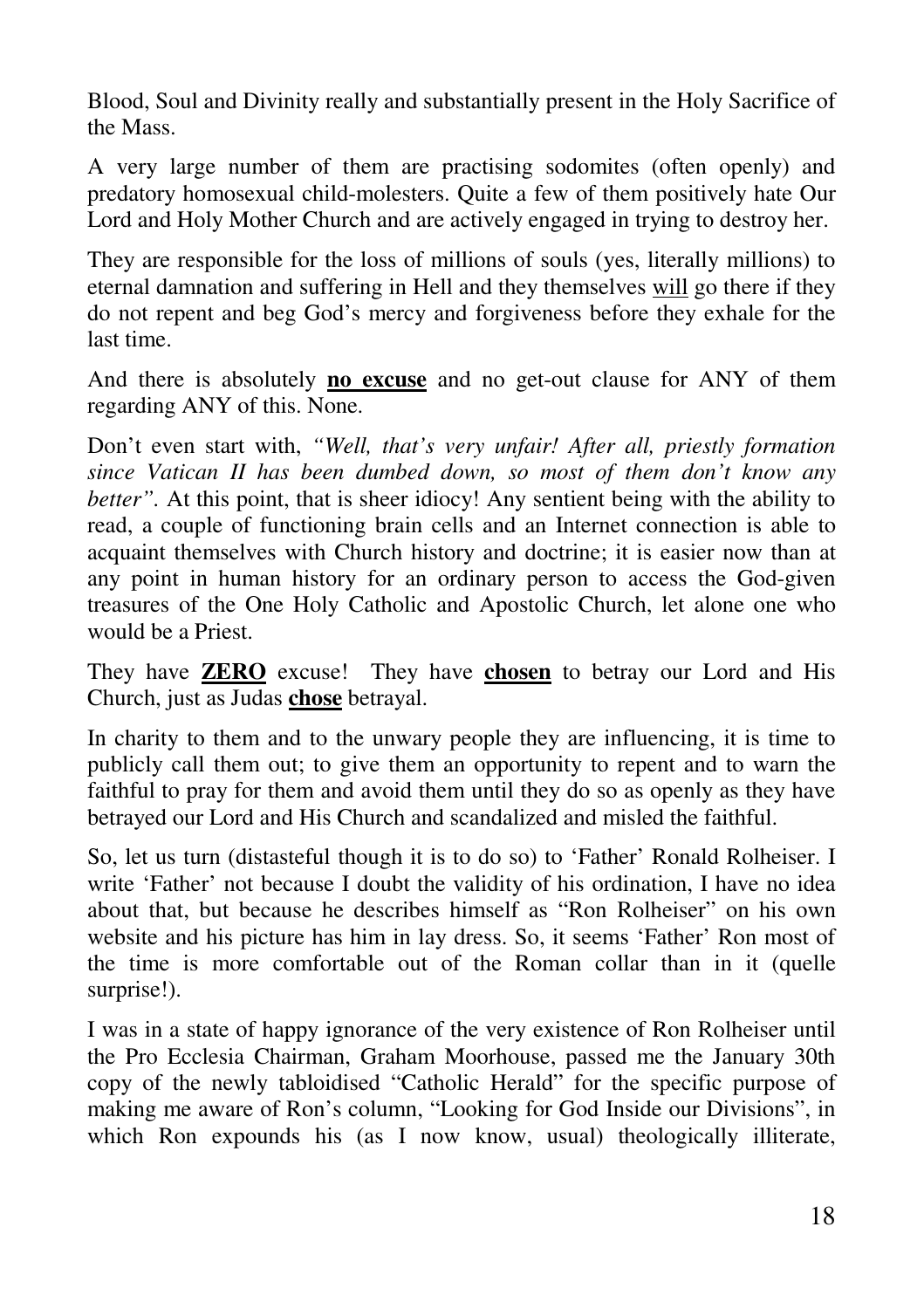philosophically nonsensical and logically incoherent heretical modernism (yes, I know that's a tautology).

The title and the accompanying line drawing of Ron looking relaxed and matey and most definitely not religious (sans ecclesiastical garb) were enough to immediately raise my hackles. The content was enough to make me sick to my stomach and leave me thinking, "Oh, Dear Lord! Where do you even start with this?"

Ron's basic thesis is:

- It is impossible to know the Truth about God.
- All religions are equally valid and lead the sincere follower to God.
- No religion is absolute Truth.
- There is no One, True Faith.
- Scripture, defined dogma and revelation are all inadequate.
- All religious "proselytising is solemn nonsense!" (All right, he didn't actually use that phrase, but it is what he says).

# **It is impossible to know the Truth about God**

Ron says, *"God is beyond all human imagination, conceptualisation, and language.*" Really? If that's the case, why are you even writing this column? No, seriously. If that statement is true, writing this column makes no sense because it is impossible to say anything on the subject.

# **All religions are equally valid and lead the sincere follower to God**

Ron says, *"…all other sincere, authentic religious searchers, will find both God's water and unity with everyone else who is there."* (at the bottom of the ecumenical 'well') …..um….but you just said God is beyond concept and language, so how's that supposed to happen?

# **No religion is absolute (Truth)**

Ron says, *"…all religious truth is always partial and limited in its historical expression and cannot claim adequacy."* ….hang on…..how can *"sincere, authentic religious searchers"* find *"God's water"* and whatnot if none of their religions is even adequate?

# **There is no One, True Faith**

Ron Says, *"No dogma and no religion ever provide an adequate expression of God."* Gosh, you'd think that God – what with being GOD and all – would've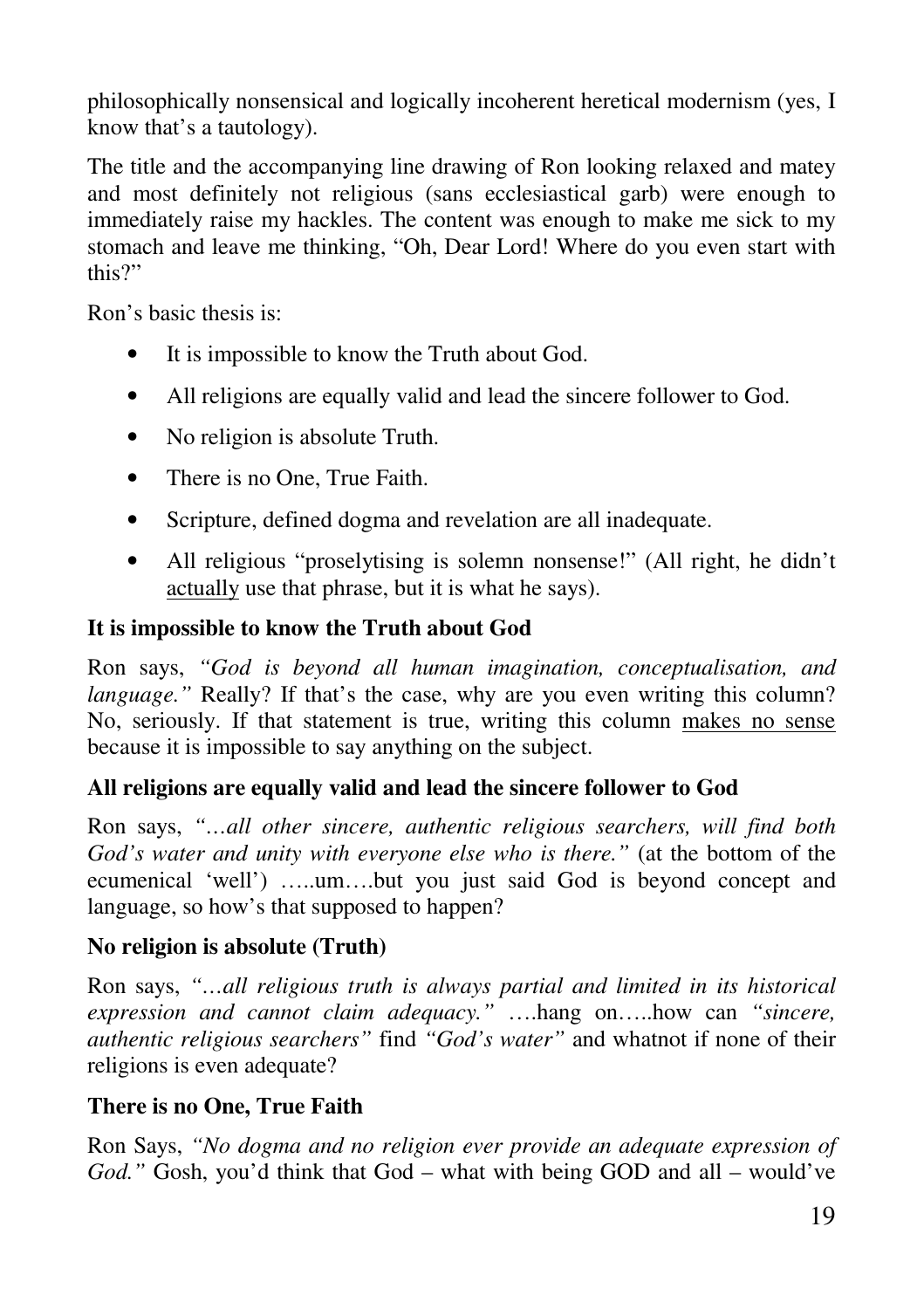been able to come up with something a bit better than that by now, wouldn't you?

### **Scripture, defined dogma and revelation are all inadequate**

Ron says, *"All religions, all dogmas and all expressions of theology, irrespective of theology or religion, must humbly acknowledge their incompleteness."* ….wait, doesn't this (yet again) contradict that whole "allreligions-are-equally-valid-ways-of-finding-God-and-we'll-all-meet-at-theomega-point-of-God-consciousness-eventually-by-following-(sincerely and authentically)-our-own-religions-so-there's-no-need-to-convert-anyone" thing?

### **All religious "proselytising is solemn nonsense!" (all right, he didn't actually use that phrase, but it is what he says)**

Ron says, *"Since no one (us included) has the full truth, the way of ecumenism and interfaith dialogue should not be conceived, as it has been so much the case up to the present, of one side winning the other side over: 'We alone have the truth and you must join us!' Rather, the way has to be conceived of precisely as 'digging a well together', namely, as each of us, with an open heart, longing for those others who are not at our table, refusing all proselytising, becoming engaged through our own religious tradition in the search for deeper conversion"* .".. so…..let me get this straight…. There's no such thing as absolute truth (that we can apprehend while alive); no religion actually has the truth or can explain the truth about God; all religions are inadequate; it is, in fact, impossible to speak about or conceptualise God in any way yet, at the same time if we 'sincerely' and 'authentically' follow our own (inadequate and incomplete) religions we will, as Ron Says, *"… move deeper into the mystery of God we will find ourselves more and more one, as brothers and sisters in faith"*

There, in all its glory, you have the narcissistic idiocy of Ron Rolheiser laid out.

Now, while this would simply be laughable and somewhat irritating coming from a bloke at the pub, coming from a Roman Catholic Priest in a syndicated column appearing in a number of Catholic publications in different parts of the English-speaking world, it is horrific.

We need to be completely clear about what this is and what it is not:

- This is not a "dissenting" opinion.
- This is not a "nuanced" critique of Church teaching.
- This is not an "inclusive" and "tolerant" gospel.
- This is not Christianity.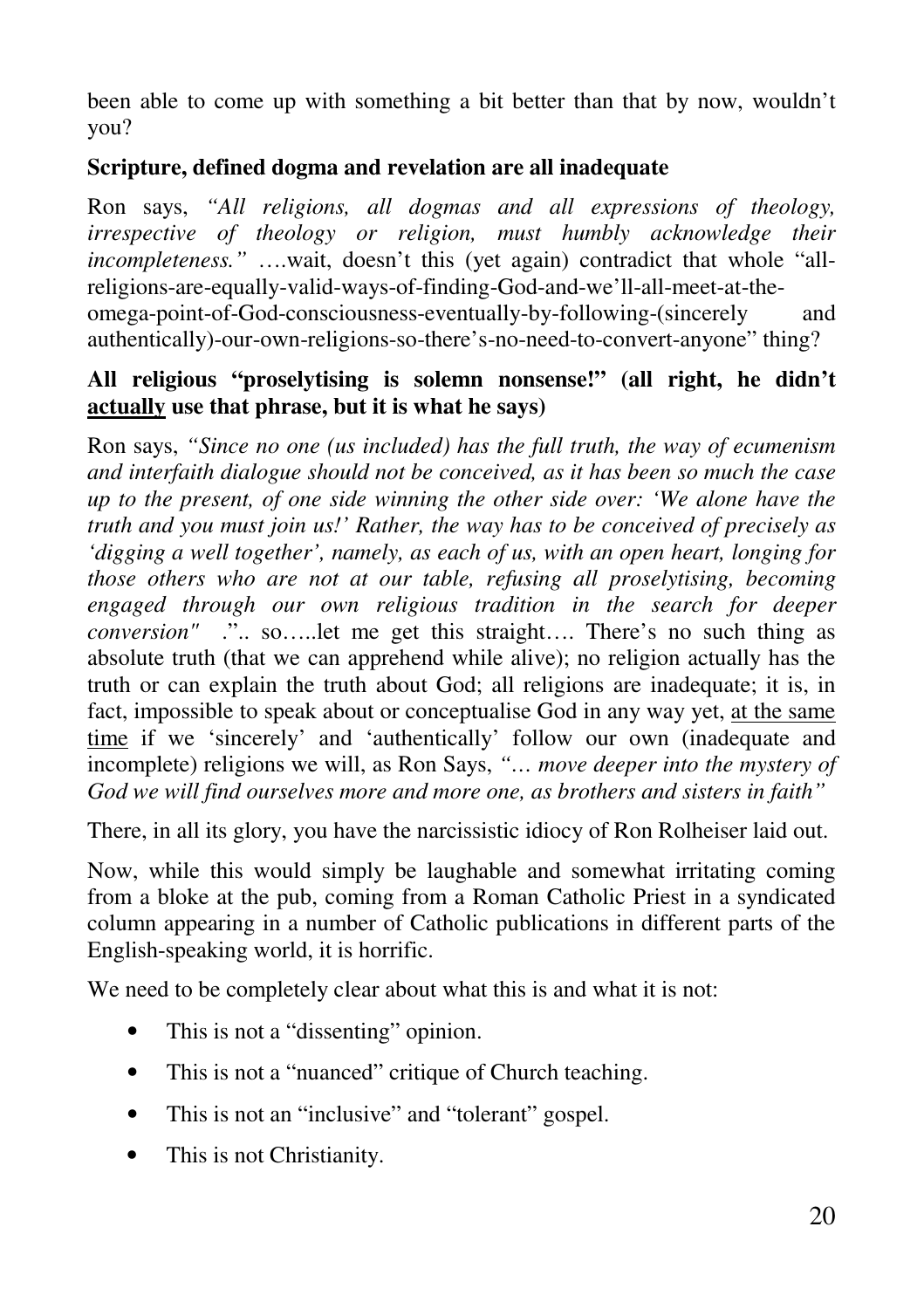- This is not Catholicism.
- These are not the teachings of the Church established by Our Lord and Saviour Jesus Christ.

**NO!**

- This is heresy.
- This is blasphemy.
- This is apostasy.
- This is diabolical disorientation.
- This is evil.

### **From "The Syllabus of Errors" a list of condemned propositions advocated by Ron:**

*5. Divine revelation is imperfect, and therefore subject to a continual and indefinite progress, corresponding with the advancement of human reason. — Allocution "Maxima quidem," June 9, 1862.*

*15. Every man is free to embrace and profess that religion which, guided by the light of reason, he shall consider true.—Allocution "Maxima quidem," June 9, 1862; Damnatio "Multiplices inter," June 10, 1851.* 

*16. Man may, in the observance of any religion whatever, find the way of eternal salvation, and arrive at eternal salvation.—Encyclical "Qui pluribus," Nov. 9, 1846.* 

*17. Good hope at least is to be entertained of the eternal salvation of all those who are not at all in the true Church of Christ.—Encyclical "Quanto conficiamur," Aug. 10, 1863, etc.* 

*18. Protestantism is nothing more than another form of the same true Christian religion, in which form it is given to please God equally as in the Catholic Church.—Encyclical "Noscitis," Dec. 8, 1849.* 

*21. The Church has not the power of defining dogmatically that the religion of the Catholic Church is the only true religion.—Damnatio "Multiplices inter," June 10, 1851.* 

*77. In the present day it is no longer expedient that the Catholic religion should be held as the only religion of the State, to the exclusion of all other forms of worship.—Allocution "Nemo vestrum," July 26, 1855.*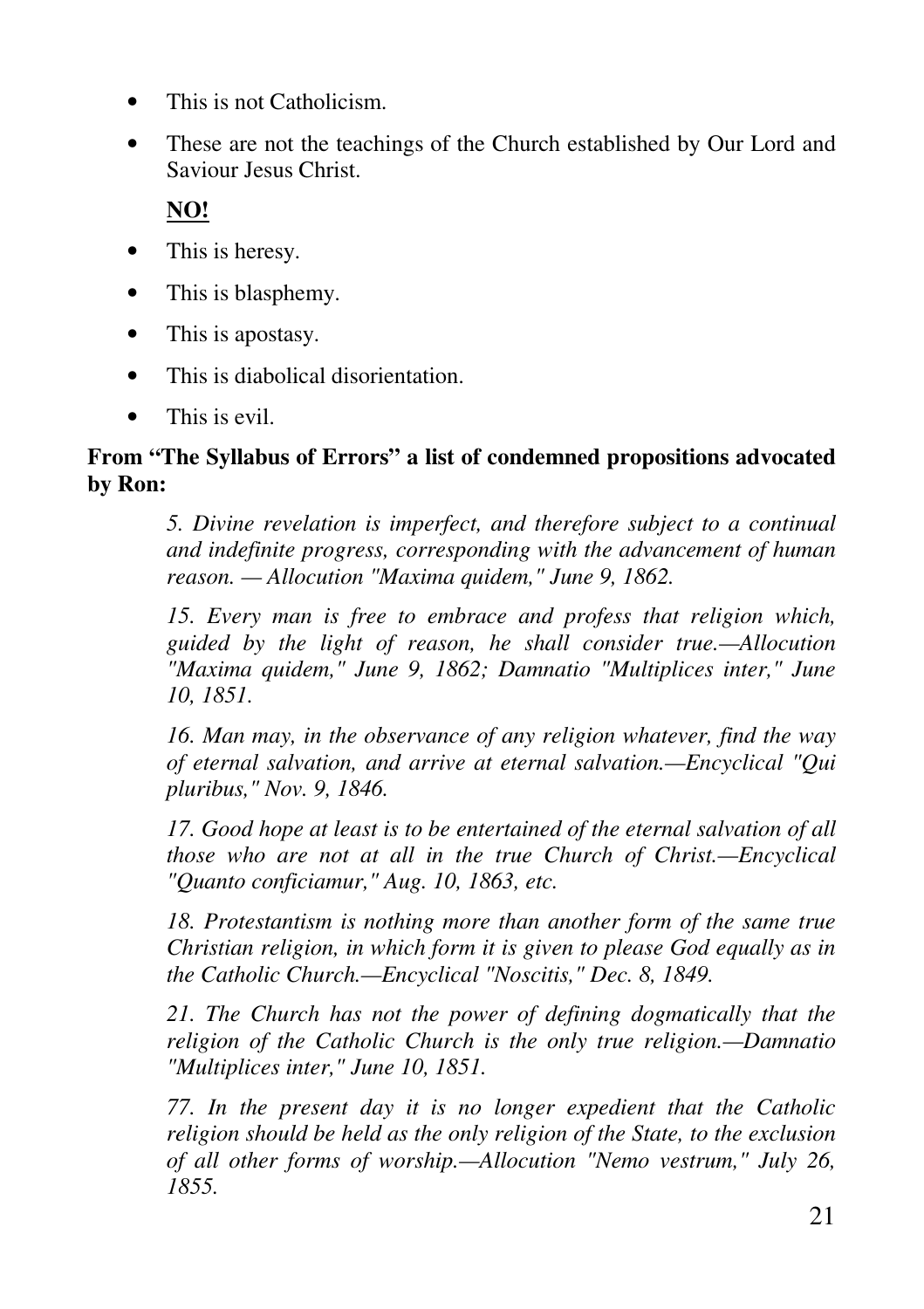### **How about the First Commandment?**

*"I am the Lord thy God; thou shalt not have strange gods before Me."*

#### **Perhaps Ron's not familiar with The Great Commission?**

"And the eleven disciples went into Galilee, unto the mountain where Jesus had appointed them. And seeing him they adored: but some doubted. And Jesus coming, spoke to them, saying: All power is given to me in heaven and in earth. Going therefore, teach ye all nations; baptizing them in the name of the Father, and of the Son, and of the Holy Ghost. Teaching them to observe all things whatsoever I have commanded you: and behold I am with you all days, even to the consummation of the world. [Matthew 28:16-20]

*[18] All power: See here the warrant and commission of the apostles and their successors, the bishops and pastors of Christ's church. He received from his Father all power in heaven and in earth: and in virtue of this power, he sends them (even as his Father sent him, St. John 20. 21) to teach and disciple, not one, but all nations; and instruct them in all truths: and that he may assist them effectually in the execution of this commission, he promises to be with them, not for three or four hundred years only, but all days, even to the consummation of the world. How then could the Catholic Church ever go astray; having always with her pastors, as is here promised, Christ himself, who is the way, the truth, and the life. St. John 14."* 

# **Or this little insignificant detail?**

"Jesus saith to him: I am the way, and the truth, and the life. No man cometh to the Father, but by me." [John 14:6]

#### **And let us not forget**

**"**Extra ecclesiam nulla salus"

"Outside the Church there is no salvation" (*extra ecclesiam nulla salus*) is a doctrine of the Catholic Faith that was taught by Jesus Christ to His Apostles, preached by the Fathers, defined by popes and councils and piously believed by the faithful in every age of the Church. Here is how the Popes defined it:

- "There is but one universal Church of the faithful, outside which no one at all is saved." (*Pope Innocent III, Fourth Lateran Council, 1215*.*)*
- *"We declare, say, define, and pronounce that it is absolutely necessary for the salvation of every human creature to be subject*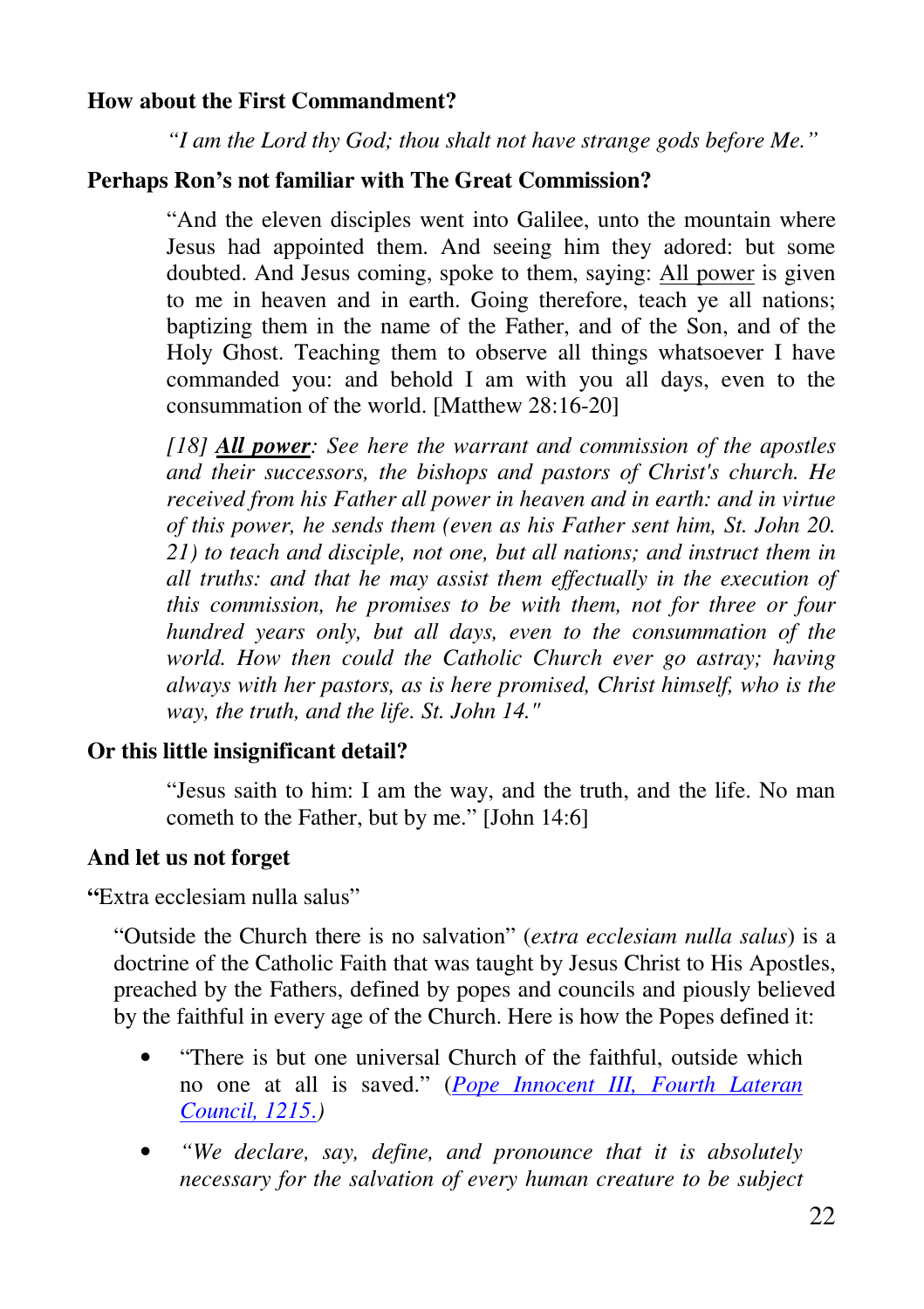*to the Roman Pontiff." (Pope Boniface VIII, the Bull Unam Sanctam, 1302*.*)* 

• *"The most Holy Roman Church firmly believes, professes and preaches that none of those existing outside the Catholic Church, not only pagans, but also Jews and heretics and schismatics, can have a share in life eternal; but that they will go into the eternal fire which was prepared for the devil and his angels, unless before death they are joined with Her; and that so important is the unity of this ecclesiastical body that only those remaining within this unity can profit by the sacraments of the Church unto salvation, and they alone can receive an eternal recompense for their fasts, their almsgivings, their other works of Christian piety and the duties of a Christian soldier. No one, let his almsgiving be as great as it may, no one, even if he pour out his blood for the Name of Christ, can be saved, unless he remain within the bosom and the unity of the Catholic Church." (Pope Eugene IV, the Bull Cantate Domino, 1441*.*)* 

#### *Fr Ladis Cizik states the case clearly in a recent article in "The Remnant"*

*"Those who call themselves Catholic today, especially leaders who promote religious indifferentism, like the King of Israel in Elijah's day, should fear the wrath of the One True God and repent of their sin. Repent and turn back to God the Holy Trinity to end our long drought of vocations to the priesthood and religious life! One religion is not as good as another. All religions do not lead to Heaven. The Catholic Church and the Traditional Catholic Faith are the one true Church and the one true Faith, founded by the onlybegotten Son of God, the Second Person of the Blessed Trinity, Our Lord and God Jesus Christ."*

#### **And a little reminder to all Synod Fathers for this October**

*"Every one that putteth away his wife, and marrieth another, committeth adultery: and he that marrieth her that is put away from her husband, committeth adultery."* Luke 16:18

 *"Because that, when they knew God, they have not glorified him as God, or given thanks; but became vain in their thoughts, and their foolish heart was darkened. [For professing themselves to be wise, they became fools. And they changed the glory of the incorruptible God into the likeness of the image of a corruptible man, and of birds, and of fourfooted beasts, and of creeping things. Wherefore God gave them up to*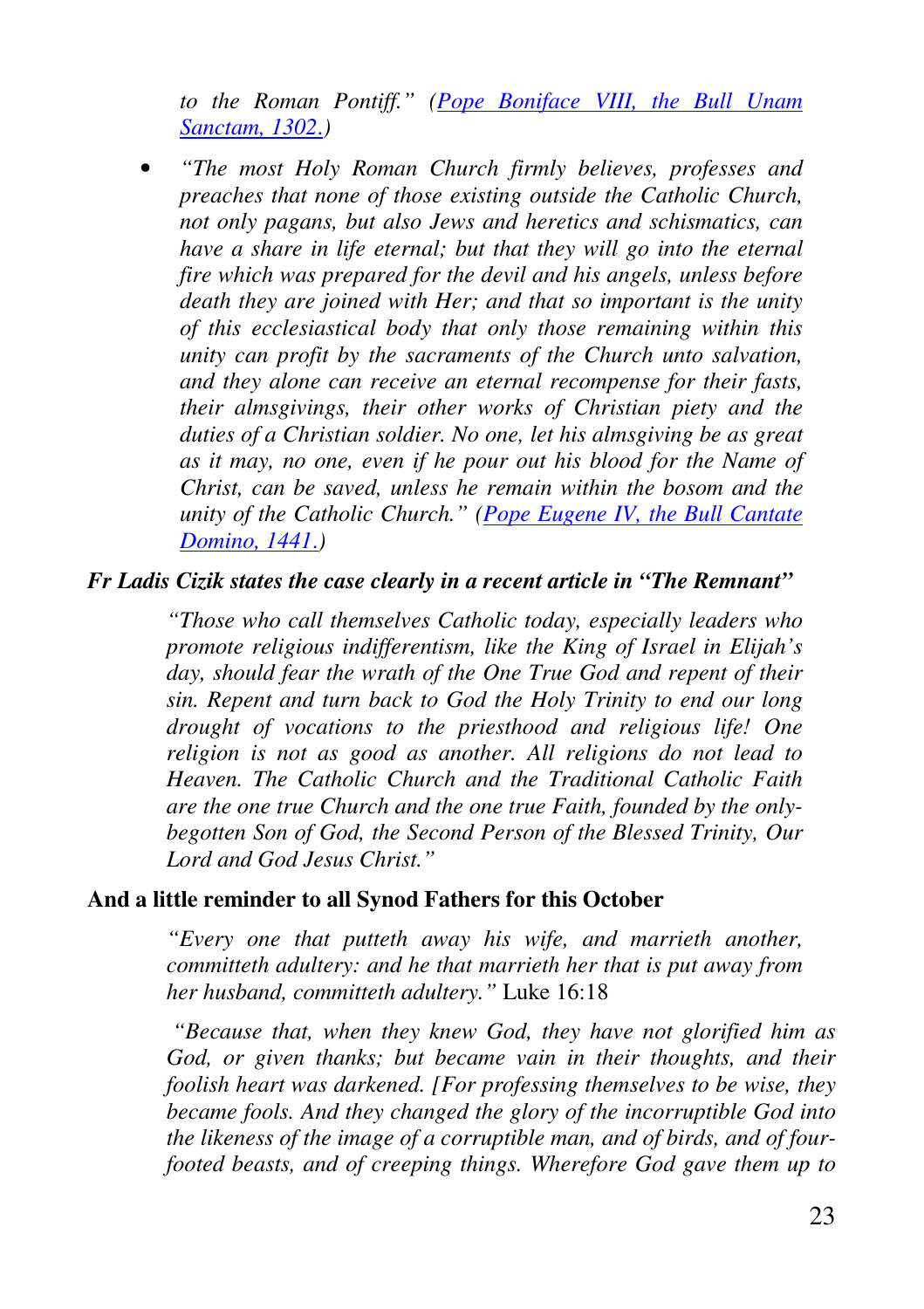*the desires of their heart, unto uncleanness, to dishonour their own bodies among themselves. Who changed the truth of God into a lie; and worshipped and served the creature rather than the Creator, who is blessed for ever. Amen.* 

*For this cause God delivered them up to shameful affections. For their women have changed the natural use into that use which is against nature. And, in like manner, the men also, leaving the natural use of the women, have burned in their lusts one towards another, men with men working that which is filthy, and receiving in themselves the recompense which was due to their error. And as they liked not to have God in their knowledge, God delivered them up to a reprobate sense, to do those things which are not convenient; being filled with all iniquity, malice, fornication, avarice, wickedness, full of envy, murder, contention, deceit, malignity, whisperers, detractors, hateful to God, contumelious, proud, haughty, inventors of evil things, disobedient to parents,* 

*[26] God delivered them up: Not by being author of their sins, but by withdrawing his grace, and so permitting them, in punishment of their pride, to fall into those shameful sins.* 

*Foolish, dissolute, without affection, without fidelity, without mercy. Who, having known the justice of God, did not understand that they who do such things, are worthy of death; and not only they that do them, but they also that consent to them that do them."* [Romans 21-32]

NONE of this, NONE OF IT is up for debate, or unclear in any way.

These are all Divine utterances of Our Lord and Saviour Jesus Christ or the defined dogmas of His Spouse, the Church He established for the salvation of souls. If one does not accept these, or even doubts any of them, **he is not a Catholic**. This is not my opinion or me being "judgmental" this is Church teaching and it CANNOT be abrogated.

Not by 'Father' Ron Rolheiser.

Not by Cardinal Vincent "Quisling" Nichols.

Not by Walter Cardinal "The-Grinning-Heretic" Kasper.

And certainly not by Bishop of Rome "who-am-I-to-judge" Francis.

Not by anyone ... Ever.

*"St Michael the Archangel, defend us in the day of battle!"*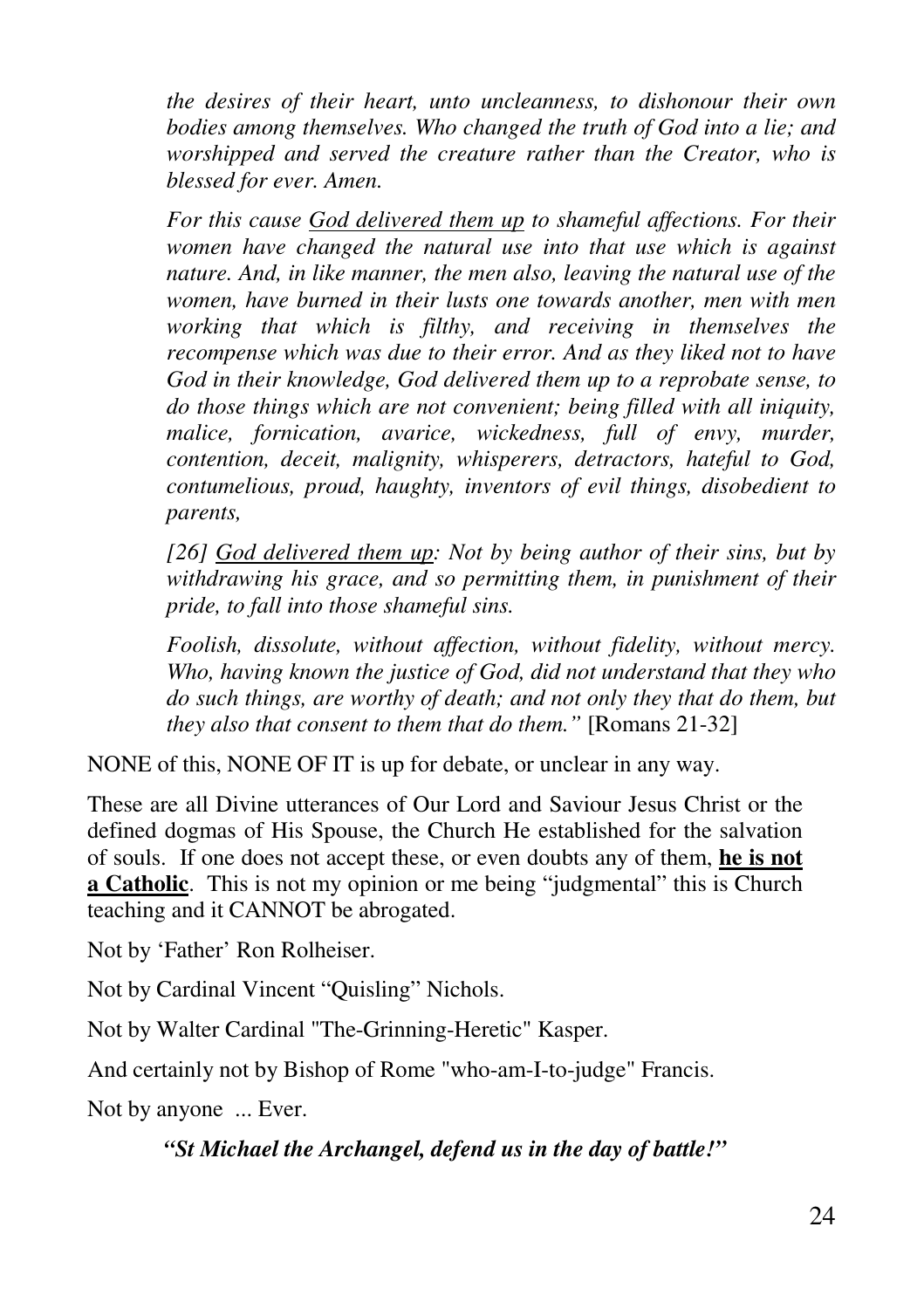### *POSTSCRIPT By Graham Moorhouse*

The question I would like to ask Ron is: How can you know that no religion holds all truth unless YOU personally hold all the truth you claim none of them do?

For the Ron Rolheisers of this world the Great Commission can be nothing more than a piece of offensive Jewish Chutzpah on the part of some arrogant jumpedup Galilean. What Christ should have said (and no doubt would have said had he been fortunate enough to have our Ron to advise Him) would be something more humble, more self-effacing, something along the following lines:

*"And the eleven disciples went into Galilee, unto the mountain where Jesus had appointed them. And seeing him they greeted Him warmly. And Jesus spoke to them, saying: I know some of you may feel that I have had a few cool insights about heaven and earth, but who am I, or you, or anyone else to assert that I'm right? You may therefore go and dig ecumenical wells with others; but do your very best not to convert anyone. Baptize them reluctantly only if they absolutely insist. If you must, you can do so in the name of the Father, and of the Son, and of the Holy Ghost ... or, for that matter, in the name of the Great Thumb if that floats your boat. But for goodness sake don't teach them to observe all, indeed any, of the things I have tentatively suggested; after all, I shan't be around for much longer and, who knows, they and you might be better off with some other guru. After all, aren't we all equally hopelessly up the proverbial gum tree?"*

The above article provides a perfect illustration of why a genuine Catholic should not be regularly reading the mainstream Catholic press: i.e. the Tablet, the Universe, the Catholic Times and the Catholic Herald. Just as a healthy man can occasionally eat junk food without it compromising his physical health, but a regular diet of junk food will undoubtedly compromise his physical health, similarly, a well-instructed Catholic can occasionally read the mainstream Catholic press, but a regular diet of this Modernist junk food will seriously jeopardise one's spiritual health - and to carelessly or deliberately place one's faith in danger is a sin.

Don't make the mistake of thinking that Pro Ecclesia et Pontifice is singling out the Herald; the Catholic Times regularly devotes acres of print to the anti-Catholic ramblings of the ill-tempered Modernist, Monsignor Basil Loftus. And the Universe, not so many years ago, carried a column by a priest who went so far as to question whether we ought to be calling Our Blessed Lady the Mother of God!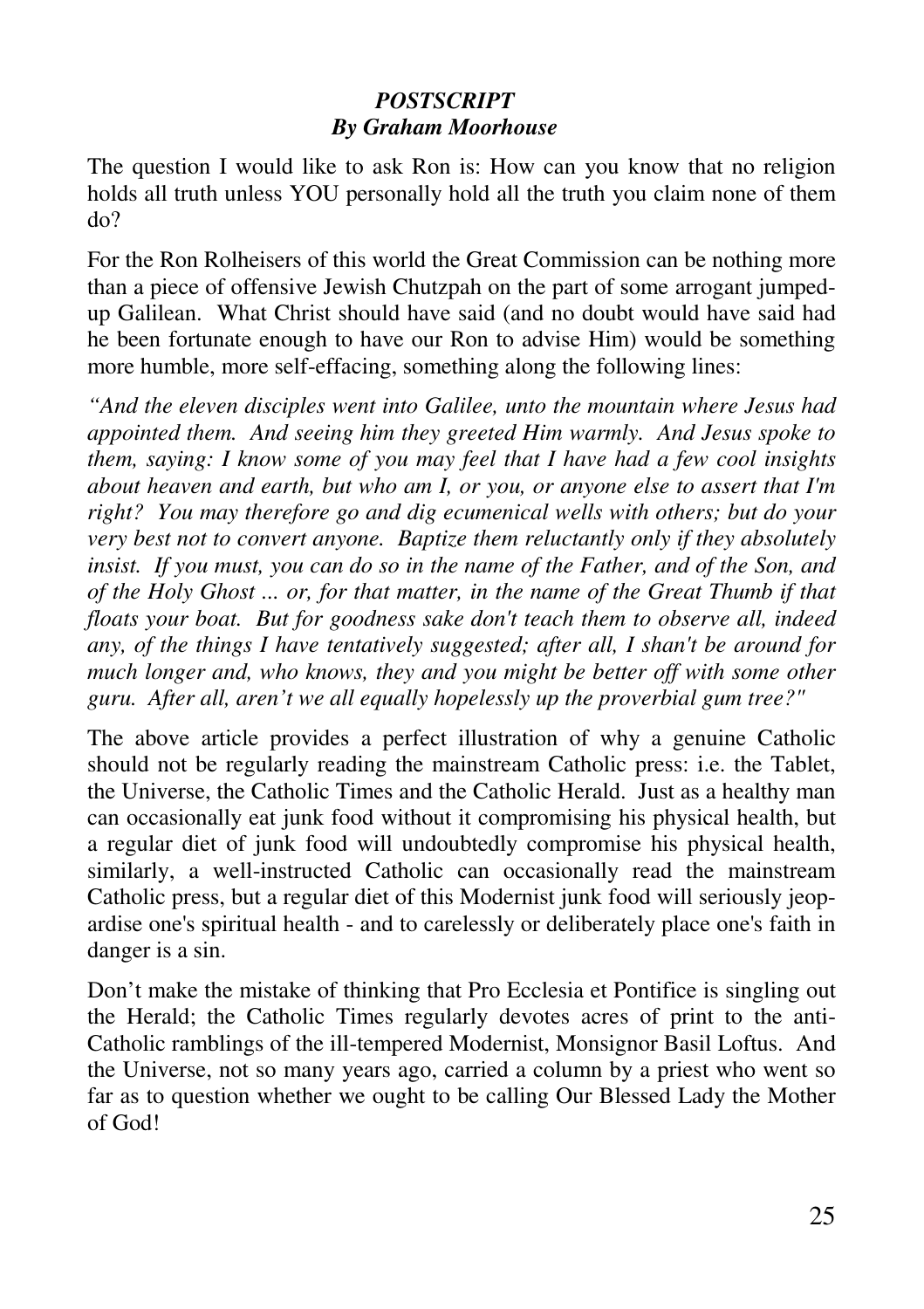The mainstream Catholic press is stuck between a rock and a hard place. If they don't lick the bishops' boots they will not be able to sell their papers in Catholic churches. But many, if not most, of our bishops are diehard anti-Catholics. This means that the mainstream Catholic press is forced to serially sell its soul for the proverbial thirty pieces of silver in order to stay in business.

And if you believe that describing our bishops as diehard anti-Catholics is a bit over-the-top, just remind yourself that these men collectively appointed Greg Pope MP - the most pro-actively pro-abort, pro-contraception, pro-condom, prosodomite MP in parliament bar none – to help head up the Catholic education service! That should tell anyone not hopelessly addicted to sticking their head in the sand with their butt in the air all they need to know about the Judas traitors that make up much of the British hierarchy.

If you need further proof, just ask any genuine Catholic who has worked in one of our chanceries to relate their experiences. They will invariably describe an atmosphere of barely concealed hostility towards them from the second it was realised that they are orthodox. And dare to express a liking for the traditional Mass, and that hostility will be open, and it will be very unlikely that it will be very long before an excuse is found to dispense with the services of the person in question.

Indeed, it is only about a decade ago a pro-life speaker was howled down and reduced to tears by the staff of one of our chanceries, egged on by the bishop himself. The bishop later apologised, but only after Life had gone public on this ugly revealing incident.

If a man made a great issue about loving his wife, yet regularly published articles that denigrate and undermine her and reduce the respect for her of her children and those who knew and loved her, wouldn't you smell a slight whiff of hypocrisy? But that is precisely what the editors of the mainstream Catholic press do regularly; they make a great do about their love for the Church, whilst regularly publishing articles by those who seek to rubbish her teachings and undermine the respect and love of Catholics for the Church. "Hypocrisy" is the only word that comes close to describing such behaviour.

Sometimes, otherwise good priests, will encourage us to read the Catholic press, but no responsible father would say to a child, *"Eat up your dinner. Yes, I know that there are several spoonfuls of cyanide in it, but some of what is on your plate is quite nourishing."*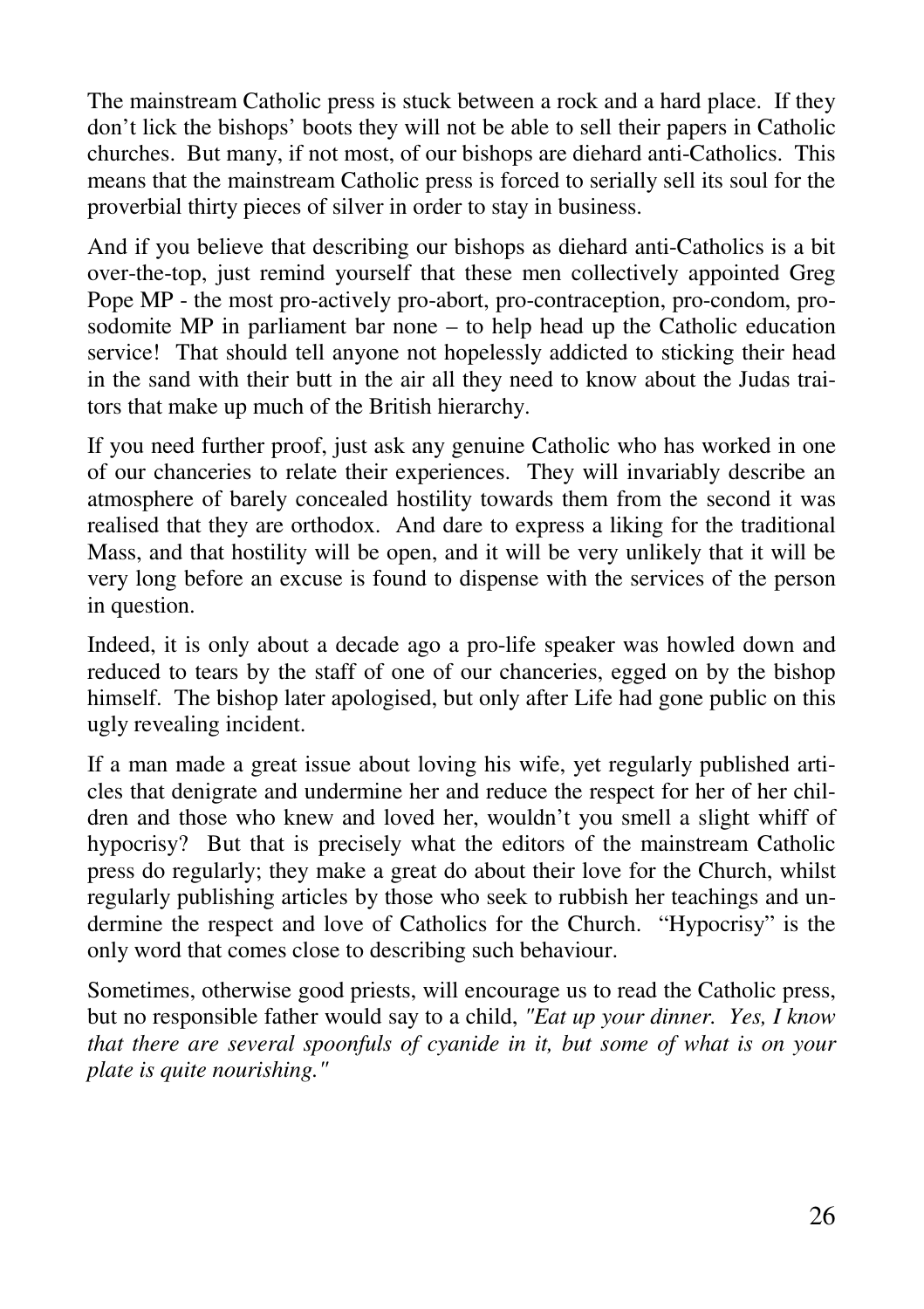#### **WHAT IS IT ABOUT THE SECULAR LIBERAL MINDSET THAT LEAVES IT PARALYZED IN THE FACE OF THE ENEMY, LIKE A RABBIT CAUGHT IN ONE'S HEADLIGHTS?**

These events are actual events from history. They really happened! Do you remember?

1. In 1968, Bobby Kennedy was shot and killed by ... a **Muslim**. 2. In 1972 at the Munich Olympics, athletes were kidnapped and massacred by … **Muslims**. 3. In 1972 a Pan Am 747 was hijacked and eventually diverted to Cairo where a fuse was lit on final approach and it was blown up shortly after landing by … **Muslims**. 4. In 1973 a Pan Am 707 was destroyed in Rome, with 33 people killed, when it was attacked with grenades by … **Muslims**. 5. In 1979, the US embassy in Iran was taken over by **Muslims**. 6. During the 1980's a number of Americans were kidnapped in Lebanon by … **Muslims**. 7. In 1983, the US Marine barracks in Beirut was blown up by … **Muslims**. 8. In 1985, the cruise ship Achille Lauro was hijacked and a 70-year-old American passenger was murdered and thrown overboard in his wheelchair by … **Muslims**. 9. In 1985, TWA flight 847 was hijacked at Athens, and a US Navy diver trying to rescue passengers was murdered by … **Muslims**. 10. In 1988, Pan Am Flight 103 was bombed by … **Muslims**. 11. In 1993, the World Trade Centre was bombed the first time by … **Muslims**. 12. In 1998, the US embassies in Kenya and Tanzania were bombed by … **Muslims**. 13. On 9/11/01, four airliners were hijacked; two were used as missiles to take down the World Trade Centres and of the remaining two, one crashed into the US Pentagon and the other was diverted and crashed by the passengers. Over 3,000 people were killed by … **Muslims**. 14. In 2002, reporter Daniel Pearl was kidnapped and beheaded by - you guessed it a **Muslim**. 15. In 2013, Boston Marathon Bombing, four Innocent people including a child killed, 264 injured by … **Muslims**.

Yet according to Obama, Cameron and the Pope, Islam is a religion of peace! It is as if Churchill, having watched the Nazis march into Poland, attack the Soviet Union, annex Czechoslovakia and Austria, roll over the Netherlands and Belgium, and occupy France, was to announce with a straight face, *"Nazis are a peace loving people; it's just a militant minority that gets them a bad name."* 

### **"CRY OUT WITH A HUNDRED THOUSAND TONGUES"**

"We're had enough of exhortations to be silent! Cry out with a hundred thousand tongues. I see that the world is rotten because of silence." - St Catherine of Siena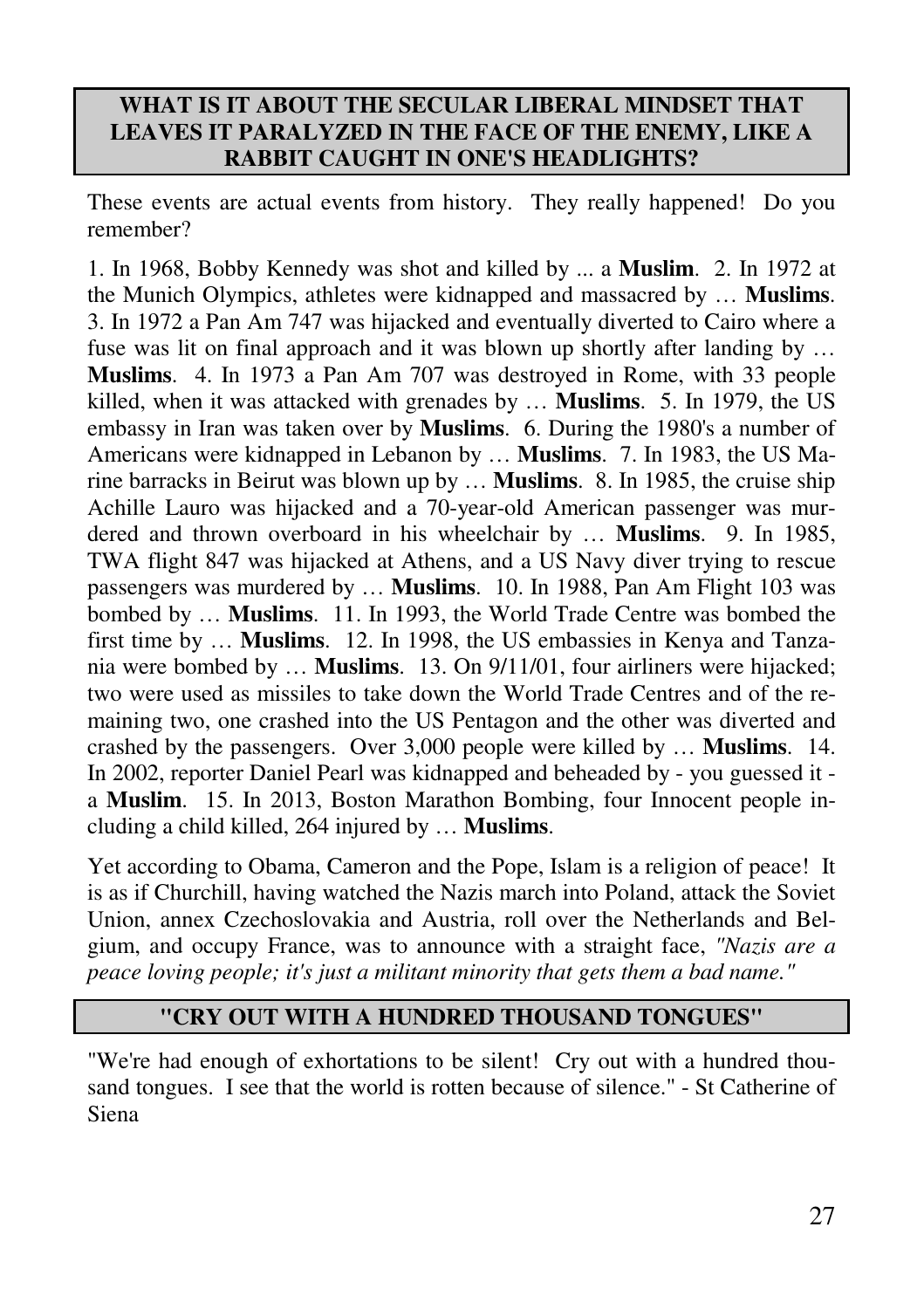### **FROM THE MAIL BOX**

*NB Because of toxic atmosphere in which orthodox priests have to work in the modern Church, we never publish their real names. All priest are called Fr Ignobilis and reside in Stat Veritas for the purposes of this mailbox* 

#### **"... a convert who has dreadful trouble with the Rosary"**

Dear Sirs, Thanks for sending "The Flock". I am impressed. Enclosed is a modest donation - receipt not needed.

I'm a convert who has dreadful trouble with the Rosary, so thanks also for Fr Amorth's article, time for a fresh start, obviously.

Carry on the good work.

**Henry Fraser (Bagillt)** 

#### **Four new members.**

Dear Editor, Greetings. And thank you for the latest edition of the Flock. I found it very uplifting in view of all that is happening in the Church today.

Would you please send the Flock to the following [four new readers] who have asked me to give you their names.

Enclosed a small cheque. Thank you for caring and please do pass the above the Flock. Four new members. Best wishes:

### **Valerie Williams (Callington)**

#### **The work that you are doing here to uphold the one true Church is so important**

Dear Graham, Many thanks for sending me the latest editions of "The Flock" - I was really glad to receive them.

The work that you are doing here to uphold the one true Church is so important.

I have enclosed a cheque for your trouble. I will send another donation whenever the next issue of your magazine becomes available.

With sincere gratitude.

**Benedict Williams (Lewis)**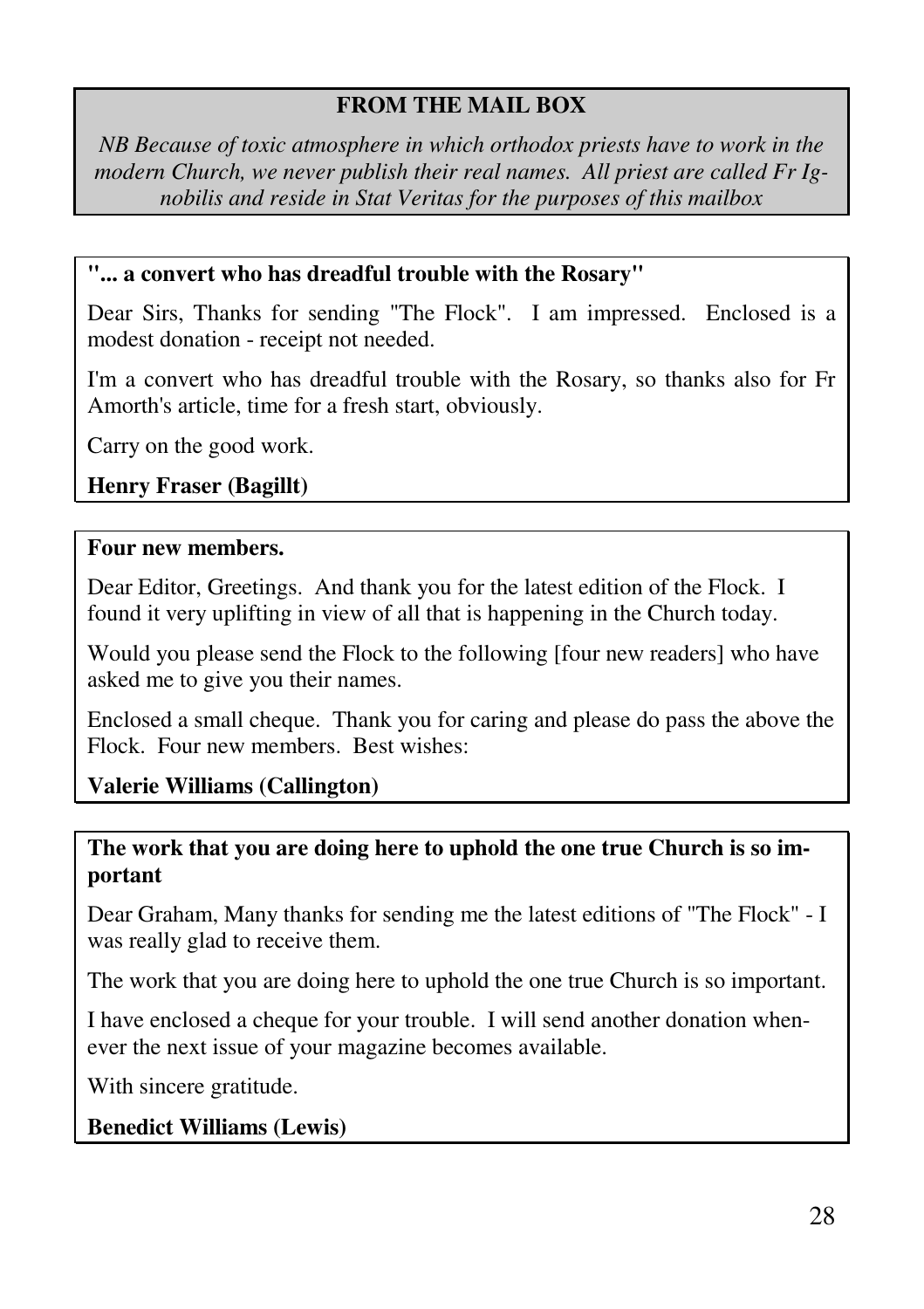#### **STAR LETTER**

*"It is time for clergy up and down England and Wales to speak up against CYMFED and how they are destroying the faith of our young people."* 

Dear Flock, Thank you for pointing out that **Fr Dominic Howarth** is responsible for organising the speaker Fr Timothy Radcliffe who supports homosexuality to speak to over 7,000 young people recently at Wembley. That is not the complete picture however, not fully anyhow, also responsible are John Toryusen, Director of Southwark Youth Service and Fr Dermott Donnelly, Chair of CYM-FED and Director of Hexham and Newcastle Youth Service. This was the information given in their event publicity, that these three together formed the CYMFED organising committee for the Flame 2 Youth Event in March 2015.

When one looks at the background of Fr Dermott Donnelly and the role models that he presents to Catholic young people it is of great concern. For example he has used the popular media duo Ant and Dec to open the 'youth village' the diocesan youth retreat for young people in Hexham and Newcastle Diocese. Ant Donnelly has boasted of his sexual exploits in the media and finds it no problem cohabiting with his girlfriends, he once said publicly that he is *"sexually very, very hungry and give me half the chance and I'll stuff my face."* 

John Toryusen is the producer of 'Life in Christ' a youth catechetical DVD which features numerous well known heretics such as Bishop John Arnold, Bishop Kieran Conry and Sr. Gemma Simmonds. Also featured are surprise, surprise, yes you have guessed it, Fr Timothy Radcliffe and Fr Dominic Howarth.

At the recent Flame 2 conference there was also a place for Fr Dan Fitzpatrick and Fr Marc Lyden-Smith who according to various Catholic blogs also defend homosexuality.

Fr Dominic Howarth, Fr Dermott Donnelly and John Toryusen of the Flame 2 Organising Committee - what are you playing at? If these are the role models that you are presenting to our young people i.e. people who hate the teaching of Jesus Christ, is it any wonder that young people today no longer take His teaching seriously and no longer regularly attend Mass?

*"Whoever causes one of these little ones who believe in me to sin, it would be better for him if a great millstone were hung round his neck and he were thrown into the sea"* Mark 9:42

It is time for clergy up and down England and Wales to speak up against CYM-FED and how they are destroying the faith of our young people.

**Name withheld (By email)**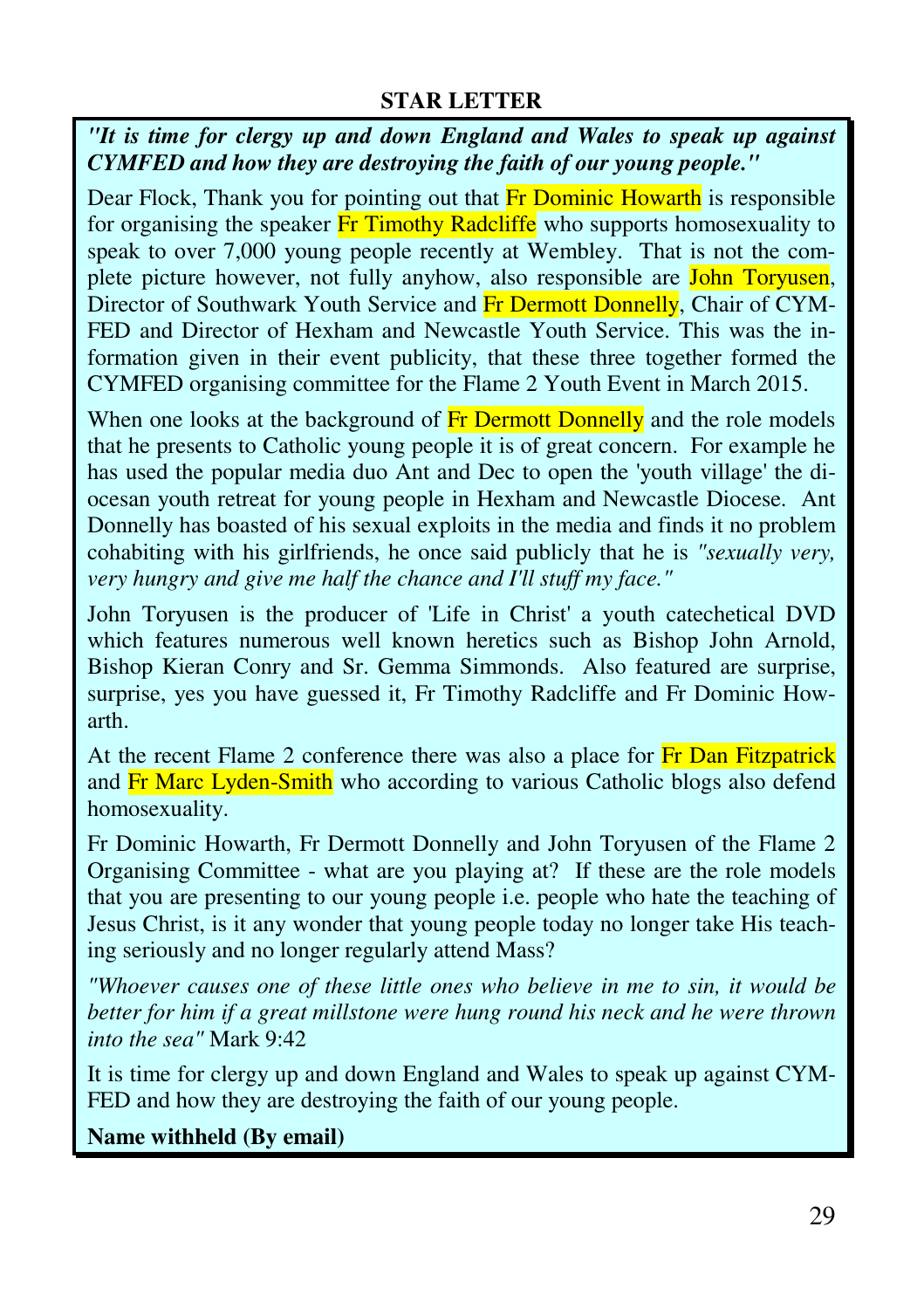### **CYMFED have done so, so much to damage young people's faith over the years**

Dear The Flock, The old folks in our Church are dying off and we desperately need to raise up the next generation who love Christ and His Church. Please continue to have a 'Youth' focus in the Flock, we desperately need to critique the 'Youth Ministry' world and in particular CYMFED who have done so, so much to damage young people's faith over the years.

We also need to focus on the travesty of diocesan youth retreat centres all around England and Wales who are wasting thousands of pounds of parishioners' money on mumbo jumbo and not fulfilling their remit to properly evangelise and catechise young people in the faith. Many clergy are always complaining about these youth retreat centres but never seem to know what to do about it.

I think in particular of the dreadful youth retreat centre in Hexham and Newcastle, which continues to break liturgical guidelines and invite many heretical speakers such as Sr Helen Prejean. Sr Helen is one of those modernist nuns who when challenged says she never says she supports abortion, but is always ambiguous it. She also is in favour of the ordination of women and does not condemn contraception.

Let us continue to speak out against the destruction of the Church by the modernists and heretics who seek to turn our young people against Christ and His teachings.

### **Name withheld (By email)**

### **The Church is truly crumbling around us**

Dear Mr Moorhouse, Please find enclosed a small donation - long overdue.

What a well written and informative issue; so clearly understood with no punches pulled.

The Church is truly crumbling around us. Intervention (devine) cannot be far away.

## **God bless: Claire Conlon (Argyll)**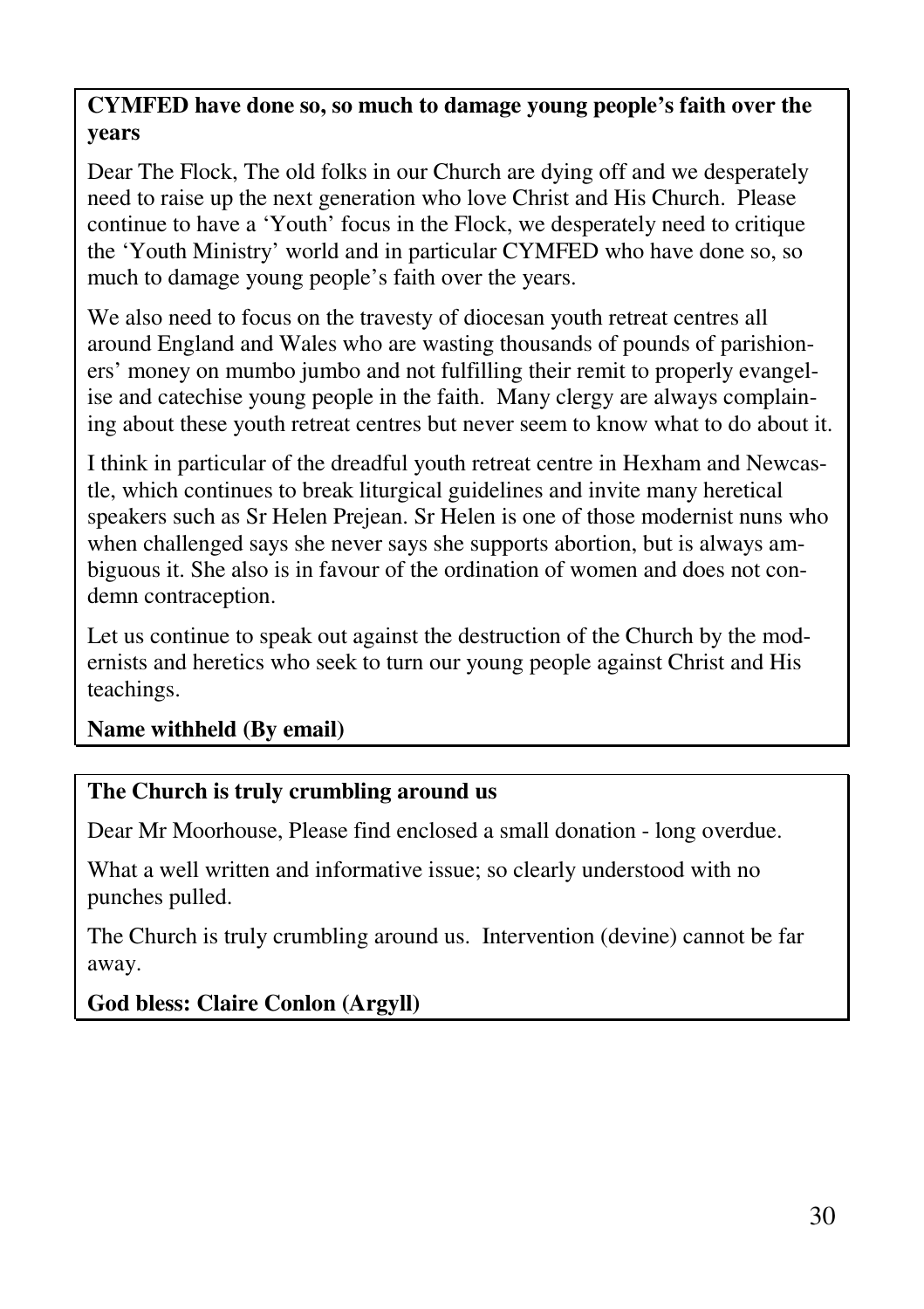### **Thank you for the recent edition of the Flock**

Dear Sir, Thank you for the recent edition of the Flock. It was a splendid one. I found it most interesting and intend to keep it handy to refer to.

Donation enclosed.

Your sincerely

# **D.H. Kerwick (Gwent)**

#### **" ... nothing emboldens the wicked so greatly as the lack of courage on the part of the good"**

Dear Flock, Congratulations to the new editor on maintaining the very highest of standards. Some will say that it is a tough line but I have to confess that as a Catholic headmaster for twenty-four years, my biggest regret is that I did not protest more vociferously against abuses. Soft talking got us nowhere and I fear that we let down pupils and parents. Pope Leo XIII wrote: *"To keep silent when from all sides such clamours are raised against truth, is the part of a man either devoid of character or who entertains doubts as to the truths that he professes to believe. In both cases such mode of behaviour is base and insulting to God, and both are incompatible with the salvation of mankind. This kind of conduct is profitable only to the enemies of the faith, for nothing emboldens the wicked so greatly as the lack of courage on the part of the good."* 

**Mr G.E. Hester, B.A. (Bolton)**